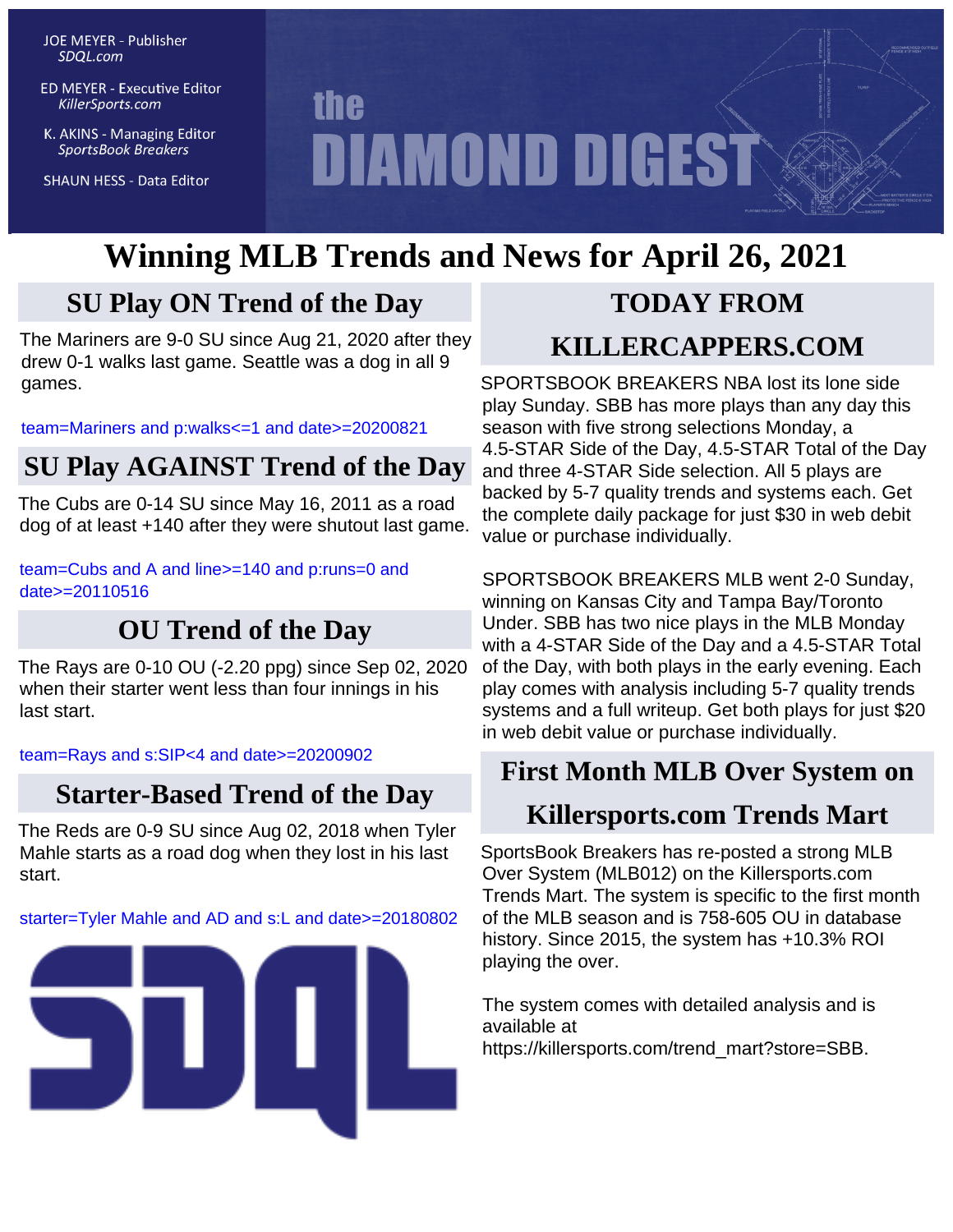| Away<br><b>HOME</b>      | <b>ROT</b><br><b>Start Time</b> | Line             | Last 10          | Last 10<br>@H/A  | Last 10<br>@F/D    | W-L<br><b>Streak</b> | <b>Scheduled Starter:</b><br>(throwing arm) | Team W-L<br>in 2021 | in Career<br>vs Opp |
|--------------------------|---------------------------------|------------------|------------------|------------------|--------------------|----------------------|---------------------------------------------|---------------------|---------------------|
| Royals                   | 911                             | $-108$           | $7 - 3$          | $6 - 4$          | $0-0$              | 4                    | Brad Keller (R)                             | $2 - 2$             | $3 - 3$             |
| <b>TIGERS</b>            | 1:10 PM                         | $-102$           | $1-9$            | $3 - 7$          | $3 - 7$            | $-4$                 | Spencer Turnbull (R)                        | $1 - 0$             | $2 - 4$             |
| Twins                    | 913                             | $-127$           | $2 - 8$          | $3 - 7$          | $2 - 8$            | $-2$                 | Jose Berrios (R)                            | $2 - 2$             | $6 - 7$             |
| <b>INDIANS</b>           | 6:10 PM                         | $+117$           | $3 - 7$          | $4 - 6$          | $0-0$              | $\mathbf{1}$         | Zach Plesac (R)                             | $1 - 3$             | $0 - 1$             |
| Yankees                  | 915                             | $-165$           | $4-6$            | $4 - 6$          | $5-5$              | $-1$                 | Deivi Garcia (R)                            | $0-0$               | $0 - 1$             |
| <b>ORIOLES</b>           | 7:05 PM                         | $+155$           | $4-6$            | $6 - 4$          | $4-6$              | $\mathbf{1}$         | Matt Harvey (R)                             | $2 - 2$             | $0-0$               |
| Cubs                     | 901                             | $+165$           | $5-5$            | $5-5$            | $5-5$              | $-2$                 | Zach Davies (R)                             | $2 - 2$             | $0 - 1$             |
| <b>BRAVES</b>            | 7:10 PM                         | $-180$           | $5-5$            | $5-5$            | $3 - 7$            | $-2$                 | Charlie Morton (R)                          | $1 - 3$             | $0 - 1$             |
| Athletics                | 917                             | $-118$           | $9 - 1$          | $8 - 2$          | $9 - 1$            | $-1$                 | Sean Manaea (L)                             | $3 - 1$             | $2 - 2$             |
| <b>RAYS</b>              | 7:10 PM                         | $+108$           | $6 - 4$          | $5-5$            | $0-0$              | $-1$                 | Rich Hill (L)                               | $2 - 2$             | $0-0$               |
| <b>Marlins</b>           | 903                             | $+165$           | $4-6$            | $4-6$            | $6-4$              | $-1$                 | Trevor Rogers (L)                           | $2 - 2$             | $0-0$               |
| <b>BREWERS</b>           | 7:40 PM                         | $-180$           | $7 - 3$          | $8 - 2$          | $6 - 4$            | $\mathbf{2}$         | Corbin Burnes (R)                           | $2 - 2$             | $0-0$               |
| Phillies                 | 905                             | $-105$           | $4 - 6$          | $6 - 4$          | $0 - 0$            | -1                   | Zack Wheeler (R)                            | $1 - 3$             | $0-0$               |
| <b>CARDINALS</b>         | 7:45 PM                         | $-105$           | $5-5$            | $5-5$            | $0-0$              | $\mathbf{3}$         | Adam Wainwright (R)                         | $1 - 3$             | $9-5$               |
| Angels                   | 919                             | $-155$           | $3 - 7$          | 6-4              | $6 - 4$            | $\mathbf{1}$         | Shohei Ohtani (R)                           | $2 - 0$             | $1 - 0$             |
| <b>RANGERS</b>           | 8:05 PM                         | $+145$           | $4-6$            | $5-5$            | $5-5$              | $-3$                 | Jordan Lyles (R)                            | $2 - 2$             | $1 - 1$             |
| <b>Mariners</b>          | 921                             | $+155$           | $6 - 4$          | $5-5$            | $6 - 4$            | $-1$                 | Justus Sheffield (L)                        | $2 - 1$             | $0 - 1$             |
| <b>ASTROS</b>            | 8:10 PM                         | $-165$           | $4 - 6$          | $5-5$            | $4 - 6$            | $-1$                 | Jose Urquidy (R)                            | $1 - 3$             | $0 - 1$             |
|                          | 907                             |                  |                  |                  |                    |                      |                                             |                     |                     |
| Rockies<br><b>GIANTS</b> | 9:45 PM                         | $+160$<br>$-170$ | $5-5$<br>$6 - 4$ | $7 - 3$<br>$5-5$ | $3 - 7$<br>$7 - 3$ | 1<br>1               | Austin Gomber (L)<br>Anthony DeSclafani (R) | $1 - 3$<br>$2 - 2$  | $0 - 1$<br>$1 - 0$  |
|                          |                                 |                  |                  |                  |                    |                      |                                             |                     |                     |
| Reds                     | 909                             | +172             | $2 - 8$          | 6-4              | $0-0$              | $-7$                 | Tyler Mahle (R)                             | $2 - 2$             | $2 - 1$             |
| <b>DODGERS</b>           | 10:10 PM                        | $-185$           | $5-5$            | $7 - 3$          | $5-5$              | $-1$                 | Julio Urias (L)                             | $4-0$               | $1 - 0$             |

#### **MLB Match Ups for April 26, 2021**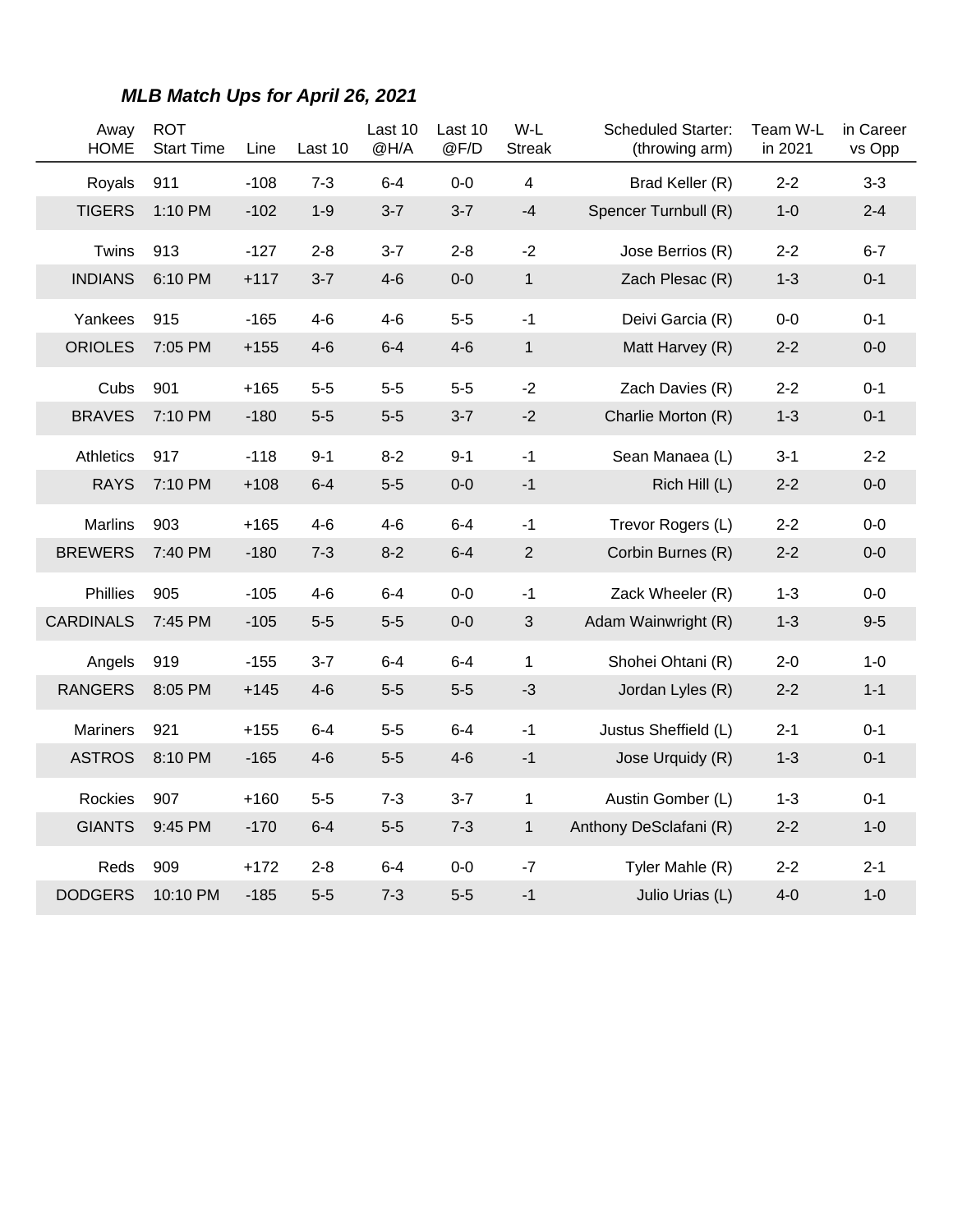#### **Team Comparison Table**

|                  |             | Record         |     | # of Innings          |    |                | One Run        |                | Wire to Wire   |                | Walk Off       |                | Extra Inning   | Runs<4         | 4 <runs< th=""><th></th><th>Margin in Innings</th><th></th></runs<> |      | Margin in Innings      |         |
|------------------|-------------|----------------|-----|-----------------------|----|----------------|----------------|----------------|----------------|----------------|----------------|----------------|----------------|----------------|---------------------------------------------------------------------|------|------------------------|---------|
| Team             | W           |                |     | <b>Led Trail Tied</b> |    | W              | L              | W              | L              | W              | L              | W              | L              | W              | L                                                                   | 123  | 456                    | 789     |
| Angels           | 10          | 10             | 63  | 76                    | 43 | 2              | 2              | 5              | 6              | $\mathbf{1}$   | $\mathbf{1}$   | $\mathbf{1}$   | $\mathbf{1}$   | 0              | $\mathbf{1}$                                                        |      | $-0.90 -0.45 0.45$     |         |
| Astros           | 10          | 11             | 73  | 59                    | 58 | 2              | 2              | 8              | 6              | 1              | 1              | 1              | 0              | 1              | 2                                                                   |      | 0.62 -0.05 0.24        |         |
| <b>Athletics</b> | 14          | 8              | 77  | 77                    | 42 | 4              | $\mathbf{0}$   | 10             | 7              | 3              | $\overline{0}$ | 2              | 0              | $\overline{4}$ | $\mathbf{1}$                                                        |      | $-0.45$ 0.14           | 0.14    |
| <b>Blue Jays</b> | 10          | 11             | 79  | 68                    | 40 | 3              | 2              | 8              | 5              | 1              | 1              | 1              | 1              | 3              | 2                                                                   |      | $0.95 -0.48 0.10$      |         |
| <b>Braves</b>    | 9           | 12             | 66  | 68                    | 50 | 4              | 5              | $\overline{4}$ | 7              | $\mathbf 1$    | 2              | 0              | 3              | $\mathbf{1}$   | 4                                                                   |      | $-0.62 -0.05$ 0.29     |         |
| <b>Brewers</b>   | 13          | 8              | 91  | 53                    | 48 | $\overline{2}$ | 2              | 8              | 5              | 1              | 0              | 2              | 1              | 1              | 1                                                                   |      | $0.67 - 0.05 0.14$     |         |
| Cardinals        | 11          | 10             | 79  | 83                    | 27 | 1              | 2              | 8              | 8              | 0              | $\mathbf 0$    | 0              | $\overline{0}$ | $\overline{2}$ | $\overline{2}$                                                      | 0.10 | $0.19 - 0.10$          |         |
| Cubs             | 10          | 11             | 75  | 87                    | 29 | 3              | 1              | 6              | 6              | 1              | 0              | 1              | 1              | 2              | 0                                                                   | 0.19 | $0.05 - 0.29$          |         |
| Diamondbacks     | 11          | 11             | 73  | 91                    | 33 | 1              | 4              | 5              | 9              | 0              | $\mathbf{1}$   | 3              | $\mathbf{1}$   | $\mathbf{1}$   | 4                                                                   | 0.18 | $-0.23$ 0.09           |         |
| Dodgers          | 15          | 7              | 118 | 47                    | 36 | 4              | 4              | 9              | $\overline{2}$ | $\mathbf 0$    | 1              | 1              | 2              | 4              | 2                                                                   | 1.41 | 0.41                   | $-0.50$ |
| Giants           | 14          | 8              | 92  | 52                    | 57 | 6              | 3              | 9              | 2              | 0              | 3              | $\mathbf{1}$   | 2              | $\overline{7}$ | 3                                                                   | 0.14 | 0.36                   | 0.00    |
| Indians          | 9           | 11             | 61  | 84                    | 37 | $\mathbf 0$    | 4              | 4              | 5              | $\mathbf 0$    | 2              | 1              | 1              | 1              | 1                                                                   |      | $-0.90$ $0.45$         | 0.40    |
| <b>Mariners</b>  | 13          | 9              | 59  | 86                    | 49 | 6              | 4              | 6              | 4              | $\overline{2}$ | $\mathbf{1}$   | 3              | $\mathbf{0}$   | $\mathbf{1}$   | $\overline{2}$                                                      |      | $-0.36 - 0.14$ 0.41    |         |
| <b>Marlins</b>   | 9           | 12             | 58  | 78                    | 56 | $\overline{2}$ | 5              | 3              | 7              | 1              | 2              | 3              | 0              | $\overline{2}$ | 2                                                                   |      | $-0.33$ $0.14$ $0.05$  |         |
| Mets             | 9           | 8              | 59  | 58                    | 30 | 4              | $\mathbf 1$    | 6              | 6              | $\overline{2}$ | $\mathbf{1}$   | 0              | $\mathbf{1}$   | $\overline{2}$ | 0                                                                   |      | $-0.35 - 0.65 0.41$    |         |
| Nationals        | 8           | 11             | 45  | 78                    | 44 | 4              | 2              | 6              | 8              | 2              | 0              | 0              | 0              | 3              | 4                                                                   |      | $-0.79 - 0.37 - 0.11$  |         |
| Orioles          | 9           | 12             | 61  | 67                    | 57 | 2              | 3              | 6              | 9              | $\mathbf{1}$   | $\mathbf{1}$   | $\mathbf{1}$   | 2              | $\mathbf{1}$   | $\mathbf{1}$                                                        |      | $0.14 - 0.81$          | 0.48    |
| Padres           | 13          | 11             | 85  | 86                    | 48 | 3              | 3              | 7              | 6              | 0              | 0              | 1              | 2              | 4              | 1                                                                   |      | $0.08 - 0.21$          | 0.71    |
| Phillies         | 10          | 11             | 78  | 69                    | 40 | 4              | 3              | 6              | 4              | $\overline{2}$ | 2              | $\mathbf{1}$   | 0              | 3              | $\mathbf{1}$                                                        |      | $0.76 - 0.62 - 0.90$   |         |
| <b>Pirates</b>   | 11          | 11             | 87  | 83                    | 25 | 2              | 1              | 6              | 7              | 0              | 0              | 1              | 0              | 1              | 0                                                                   |      | $-0.45 -0.45 0.41$     |         |
| Rangers          | 9           | 13             | 67  | 84                    | 49 | 2              | $\overline{2}$ | 6              | 9              | $\mathbf{1}$   | $\mathbf{1}$   | 2              | 0              | $\overline{2}$ | $\overline{2}$                                                      |      | $-0.23$ $0.14$ $-0.86$ |         |
| Rays             | 11          | 11             | 82  | 66                    | 53 | 2              | 3              | 7              | 5              | 0              | 2              | 0              | 3              | $\overline{2}$ | 3                                                                   | 0.27 | 0.09                   | $-0.27$ |
| <b>Red Sox</b>   | 14          | 9              | 83  | 79                    | 40 | 3              | $\overline{2}$ | 3              | 8              | $\mathbf{1}$   | 1              | $\overline{2}$ | 1              | 1              | 0                                                                   |      | $-0.26$ 1.04           | 0.13    |
| Reds             | 9           | 12             | 72  | 89                    | 31 | $\overline{2}$ | 3              | 5              | $\overline{7}$ | 1              | $\mathbf 0$    | $\overline{2}$ | $\mathbf{2}$   | $\overline{c}$ | 4                                                                   |      | $0.29$ $0.90$ $-0.48$  |         |
| <b>Rockies</b>   | 8           | 13             | 67  | 88                    | 31 | $\mathbf{1}$   | $\overline{4}$ | $\overline{4}$ | $\overline{7}$ | $\mathbf{1}$   | $\mathbf 0$    | $\overline{0}$ | $\mathbf{1}$   | $\pmb{0}$      | 5                                                                   |      | $-0.52$ 0.81 0.10      |         |
| Royals           | 13          | $\overline{7}$ | 71  | 64                    | 42 | 5              | $\mathbf 0$    | 8              | 6              | $\overline{2}$ | $\mathbf 0$    | $\mathbf 1$    | $\mathbf 0$    | 5              | 1                                                                   |      | $-0.50$ $0.40$ $0.20$  |         |
| <b>Tigers</b>    |             | 7 15           | 61  | 96                    | 38 | $\overline{2}$ | $\overline{4}$ | $\overline{4}$ | 10             | $\mathbf{1}$   | $\mathbf{1}$   | $\mathbf{1}$   | $\mathbf{0}$   | $\mathbf{1}$   | $\mathbf{1}$                                                        |      | $-0.23 -0.73 -0.77$    |         |
| Twins            | $7^{\circ}$ | 13             | 69  | 59                    | 48 | $\overline{2}$ | 6              | 5              | 6              | $\mathbf 1$    | 3              | $\mathbf 0$    | $\overline{4}$ | 3              | 3                                                                   |      | $0.50 - 0.05 - 0.70$   |         |
| <b>White Sox</b> | 12          | 9              | 101 | 41                    | 45 | 3              | $\overline{2}$ | 10             | $\overline{2}$ | $\overline{2}$ | $\mathbf{1}$   | $\overline{0}$ | $\overline{2}$ | $\overline{c}$ | $\mathbf 0$                                                         |      | 1.10 0.14 -0.10        |         |
| Yankees          | 9           | 12             | 53  | 89                    | 50 | 1              | 3              | 3              | 6              | $\pmb{0}$      | 1              | $\mathbf{1}$   | $\overline{2}$ | 3              | 1                                                                   |      | $-0.71 - 0.14$ 0.38    |         |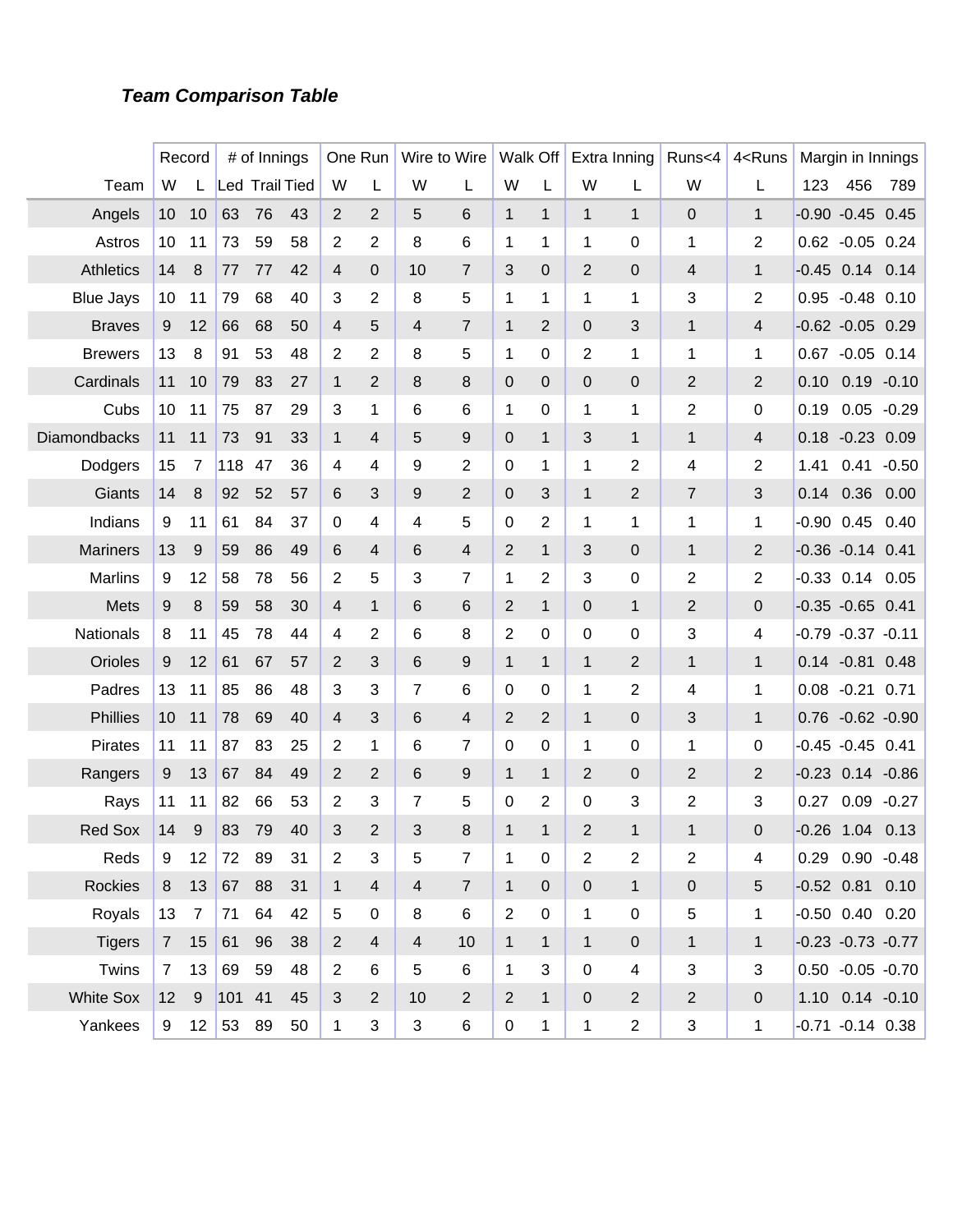## **Team - Opponent Comparison Table**

|                  | Scored          | in 1st         | Wins with<br><b>Fewer Hits</b> |                | <b>Starter</b><br>Innings Pitched |      | Pitchers  | Used      | Quality<br><b>Starts</b>   |                  |           | <b>Hits</b><br>per Run | <b>Team LOB</b><br>per Run |                          |      | Extra<br><b>Base Hits</b> |
|------------------|-----------------|----------------|--------------------------------|----------------|-----------------------------------|------|-----------|-----------|----------------------------|------------------|-----------|------------------------|----------------------------|--------------------------|------|---------------------------|
| Team             | Team Opp        |                | Team                           | Opp            | Team                              | Opp  |           |           | Team Opp Team Opp Team Opp |                  |           |                        | Team Opp Team Opp          |                          |      |                           |
| Angels           | 5               | $\overline{4}$ | $\overline{2}$                 | $\overline{4}$ | 4.82                              | 4.88 | 4.55      | 4.10      | $\overline{7}$             | $\overline{7}$   | 1.85      | 1.52                   |                            |                          |      | 2.80 2.80                 |
| Astros           | 4               | 5              | 1                              | $\overline{2}$ | 4.95                              | 5.32 | 4.05      | 4.48      | 5                          | 10               | 1.70      | 1.82                   | $\blacksquare$             | $\overline{\phantom{a}}$ | 3.19 | 2.81                      |
| <b>Athletics</b> | 6               | $\overline{4}$ | 8                              | $\overline{0}$ | 5.30                              | 5.05 | 4.48      | 4.24      | 9                          | 7                | 1.52      | 1.93                   | $\overline{\phantom{a}}$   | $\overline{\phantom{0}}$ | 2.76 | 2.95                      |
| <b>Blue Jays</b> | 8               | 4              | 0                              | 4              | 4.52                              | 4.48 | 4.52      | 4.00      | 6                          | $\overline{5}$   | 1.88      | 2.12                   | $\blacksquare$             | $\overline{\phantom{a}}$ | 1.95 | 2.81                      |
| <b>Braves</b>    | $\overline{7}$  | 6              | $\overline{2}$                 | $\overline{2}$ | 5.07                              | 5.33 | 4.55      | 4.40      | 6                          | $\overline{7}$   | 1.54      | 1.67                   |                            | $\overline{\phantom{0}}$ | 2.45 | 2.90                      |
| <b>Brewers</b>   | $\overline{7}$  | 3              | 1                              | 1              | 5.22                              | 4.94 | 4.38      | 4.71      | 10                         | 7                | 1.62      | 1.90                   | $\blacksquare$             | $\overline{\phantom{a}}$ | 2.10 | 2.62                      |
| Cardinals        | 5               | $\overline{7}$ | 3                              | $\mathbf{1}$   | 4.95                              | 5.25 | 4.43      | 4.19      | 6                          | 9                | 1.60      | 1.69                   | $\overline{a}$             | $\overline{\phantom{0}}$ | 2.19 | 2.71                      |
| Cubs             | $\overline{7}$  | $\overline{7}$ | $\overline{2}$                 | 1              | 4.78                              | 4.57 | 4.95      | 5.00      | 6                          | 5                | 1.53      | 1.71                   | $\blacksquare$             | $\blacksquare$           | 2.55 | 2.20                      |
| Diamondbacks     | $6\phantom{1}$  | 6              | 3                              | $\mathbf{1}$   | 5.27                              | 4.92 | 4.14      | 4.95      | 6                          | $\overline{7}$   | 1.53      | 1.69                   | $\overline{a}$             | $\overline{\phantom{0}}$ | 2.95 | 3.32                      |
| Dodgers          | 6               | 5              | 3                              | 3              | 6.17                              | 4.85 | 4.09      | 4.95      | 16                         | $\overline{5}$   | 1.68      | 2.04                   | $\blacksquare$             | $\overline{\phantom{a}}$ | 2.77 | 1.59                      |
| Giants           | 3               | 3              | $\overline{2}$                 | $\mathbf{1}$   | 5.80                              | 5.18 | 4.50      | 4.59      | 9                          | 6                | 1.91      | 2.13                   | $\overline{a}$             | $\overline{\phantom{0}}$ | 2.91 | 2.09                      |
| Indians          | 5               | 6              | 0                              | 1              | 5.42                              | 5.25 | 4.15      | 4.10      | 10                         | 7                | 1.75      | 1.79                   | $\blacksquare$             | $\overline{\phantom{a}}$ | 2.75 | 2.35                      |
| <b>Mariners</b>  | 6               | $\overline{4}$ | 3                              | $\mathbf{1}$   | 4.95                              | 5.41 | 4.00      | 4.23      | 6                          | 6                | 1.55      | 1.67                   | $\overline{\phantom{a}}$   | $\overline{\phantom{0}}$ | 2.77 | 2.45                      |
| Marlins          | 5               | 5              | 0                              | 5              | 4.98                              | 5.62 | 4.95      | 4.52      | 8                          | 9                | 1.91      | 1.68                   | $\blacksquare$             | $\blacksquare$           | 2.52 | 2.57                      |
| Mets             | $\overline{4}$  | 3              | $\mathbf{1}$                   | 3              | 5.49                              | 5.00 | 3.71      | 4.12      | 10                         | 5                | 2.32      | 1.66                   | $\overline{\phantom{a}}$   | $\overline{\phantom{0}}$ |      | 1.82 1.82                 |
| <b>Nationals</b> | 5               | 6              | 1                              | 4              | 4.91                              | 5.56 | 4.58      | 3.89      | $\overline{7}$             | 9                | 2.39      | 1.62                   | $\blacksquare$             | $\overline{\phantom{a}}$ | 2.16 | 2.42                      |
| Orioles          | 5               | 5              | $\overline{2}$                 | $\overline{2}$ | 4.85                              | 5.33 | 4.55      | 4.10      | 5                          | 8                | 1.94      | 1.90                   | $\overline{a}$             | $\overline{\phantom{0}}$ | 2.80 | 2.35                      |
| Padres           | $6\phantom{1}6$ | 4              | 1                              | $\pmb{0}$      | 4.81                              | 5.31 | 4.96      | 4.71      | $\overline{7}$             | 12               | 2.00      | 1.98                   | $\blacksquare$             | $\overline{\phantom{a}}$ | 2.17 | 2.25                      |
| Phillies         | $6\phantom{1}$  | 5              | 3                              | $\mathbf{1}$   | 5.38                              | 5.13 | 4.00      | 4.48      | $\overline{7}$             | 8                | 2.00      | 1.82                   | $\overline{\phantom{a}}$   | $\overline{\phantom{0}}$ |      | 2.24 2.86                 |
| Pirates          | 7               | 12             | 0                              | 1              | 4.65                              | 4.98 | 4.64      | 4.18      | 3                          | 8                | 1.93      | 1.67                   | $\blacksquare$             | $\blacksquare$           | 2.64 | 2.77                      |
| Rangers          | 4               | 6              | 3                              | $\mathbf{1}$   | 5.05                              | 4.97 | 3.91      | 4.50      | 8                          | 6                | 1.95      | 1.90                   | $\overline{\phantom{a}}$   | $\overline{\phantom{0}}$ | 2.00 | 3.14                      |
| Rays             | 5               | 5              | $\overline{2}$                 | 1              | 4.56                              | 4.74 | 4.14      | 4.55      | 4                          | 6                | 1.67      | 1.67                   | ÷                          | $\overline{\phantom{a}}$ |      | 3.00 2.64                 |
| Red Sox          | 6               | 13             | 1                              | $\mathbf 2$    | 5.03                              | 4.64 | 4.35 4.17 |           | 4                          | 6                |           | 1.80 1.82              |                            |                          |      | 3.17 2.65                 |
| Reds             | 5               | $\overline{7}$ | $\pmb{0}$                      | 3              | 4.98                              | 5.14 |           | 4.48 4.43 | 5                          | 5                | 1.51      | 1.55                   | $\overline{\phantom{a}}$   | $\overline{\phantom{a}}$ |      | 3.43 2.62                 |
| <b>Rockies</b>   | 6               | 6              | $\mathbf{1}$                   | $\mathbf{1}$   | 5.40                              | 5.76 | 4.38 3.76 |           | 11                         | $\boldsymbol{7}$ |           | 1.69 1.84              | ۰                          | $\overline{\phantom{a}}$ |      | 2.48 2.86                 |
| Royals           | $\mathbf{3}$    | 6              | 3                              | $\mathbf 0$    | 4.78                              | 4.95 |           | 4.70 4.00 | 5                          | $\,$ 5 $\,$      |           | 1.69 1.82              | $\blacksquare$             | $\blacksquare$           |      | 2.60 2.25                 |
| <b>Tigers</b>    | $\overline{4}$  | 6              | $\mathbf{1}$                   | $\sqrt{3}$     | 5.12                              | 5.56 | 4.00 3.82 |           | $\overline{7}$             | 12               | 2.13 1.61 |                        | ٠                          | $\overline{\phantom{a}}$ |      | 2.27 2.95                 |
| Twins            | $\overline{7}$  | $\mathbf 1$    | 1                              | $\overline{2}$ | 5.03                              | 5.17 |           | 4.00 4.10 | 6                          | 6                |           | 1.88 1.65              | $\blacksquare$             | $\blacksquare$           |      | 2.80 2.75                 |
| <b>White Sox</b> | $\,8\,$         | 3              | $\overline{2}$                 | $\mathbf{1}$   | 5.16                              | 4.37 | 4.14 4.24 |           | 5                          | $\sqrt{5}$       |           | 1.71 1.89              | ۰                          | $\overline{\phantom{a}}$ |      | 2.81 2.05                 |
| Yankees          | $\mathbf{1}$    | 5              | $\overline{c}$                 | $\overline{2}$ | 4.75                              | 4.52 | 4.10 4.71 |           | 6                          | 5                |           | 1.88 1.81              | $\blacksquare$             | $\overline{\phantom{a}}$ |      | 2.10 2.62                 |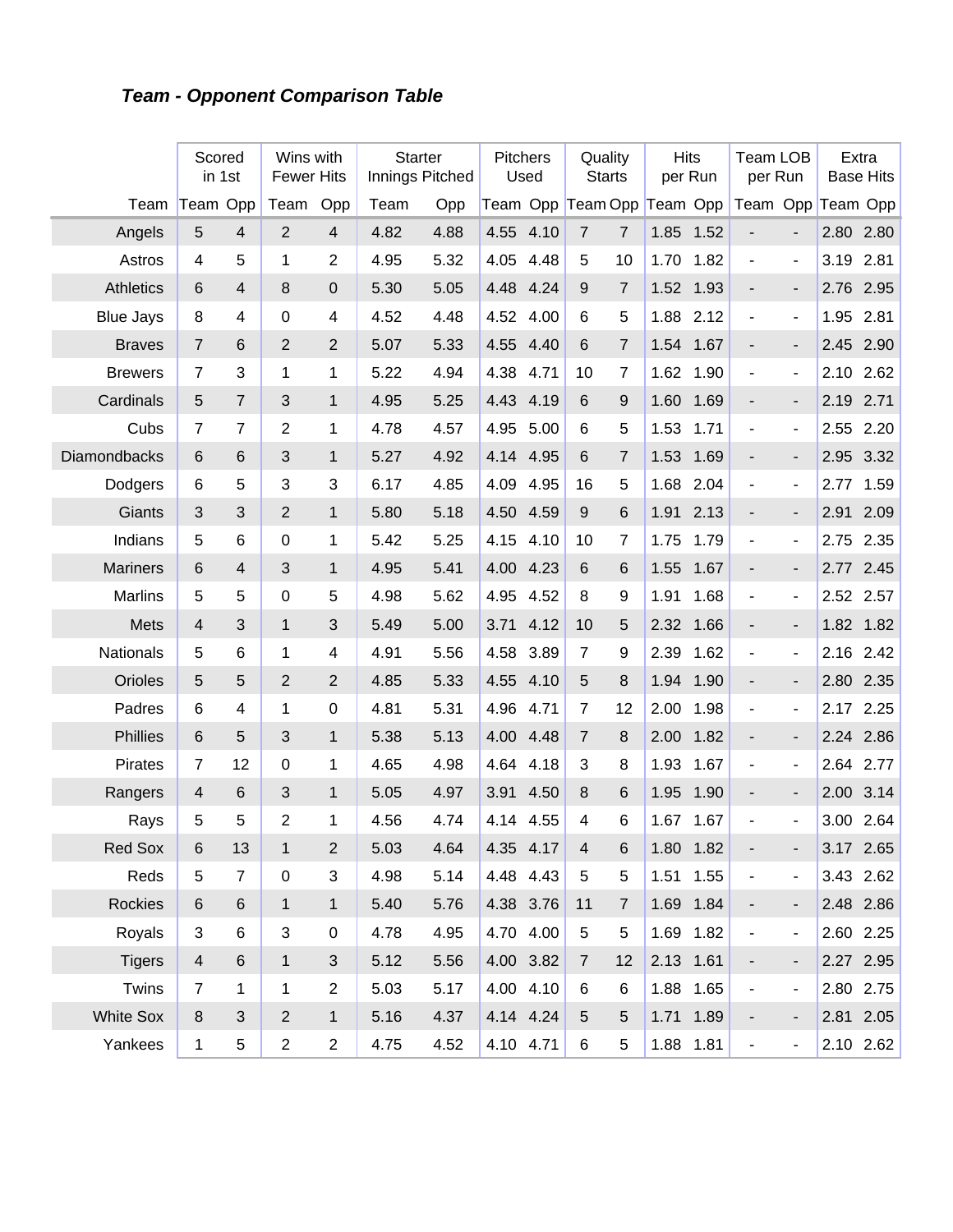#### **Recent Numbers for the Royals and TIGERS**

|                                                |              |                | Runs | <b>Hits</b> | Walks                                                                     | <b>TLOB</b>                             |                   |                       |                  |                                 |                |              |           |    |
|------------------------------------------------|--------------|----------------|------|-------------|---------------------------------------------------------------------------|-----------------------------------------|-------------------|-----------------------|------------------|---------------------------------|----------------|--------------|-----------|----|
|                                                |              |                |      |             |                                                                           | W L Team Opp Team Opp Team Opp Team Opp | SIP               | PU                    |                  | Line F D OU Marg O U Total @H/A |                |              |           |    |
| Royals last 1                                  | $\mathbf{1}$ | $\mathbf 0$    |      |             | 4.00 $0.00$ 9.00 5.00 3.00 1.00                                           |                                         | 5.00              | 4.00                  | $-125$ 1 0       | $-4.00$                         | $\overline{0}$ | $\mathbf{1}$ | 8.00      |    |
| Royals last 3                                  |              | $3\quad0$      |      |             | $ 4.00 \t1.00 \t6.67 \t4.33 \t3.00 \t1.33$                                |                                         | 5.89              |                       | $4.00$ -119 3 0  | $-3.00$                         | 0              |              | 3   8.00  | 3  |
| Royals last 7                                  |              |                |      |             | $5$ 2 4.43 4.14 7.43 7.14 3.43 3.14                                       |                                         | 5.19              | 4.57                  | $-113$ 5 1       | 0.57                            | $\overline{2}$ | $5^{\circ}$  | 8.00      | 3  |
| Royals last 30                                 |              |                |      |             |                                                                           |                                         |                   |                       |                  |                                 |                |              |           |    |
| Royals 2021 13 7 4.55 4.40 7.70 8.00 3.10 3.45 |              |                |      |             |                                                                           |                                         | 4.78              | 4.70                  | $-105$ 9 9       | 0.65                            |                |              | 7 13 8.30 | 7  |
| vs Tigers                                      |              |                |      |             | $3$ 0 4.00 1.00 6.67 4.33 3.00 1.33                                       |                                         | 5.89              | $4.00$ -119 3 0       |                  | $-3.00$                         |                |              | 0 3 8.00  | 3  |
| Tigers last 1                                  |              | 0 <sub>1</sub> |      |             | $\vert 0.00 \vert 4.00 \vert 5.00 \vert 9.00 \vert 1.00 \vert 3.00 \vert$ |                                         | 3.00 <sub>l</sub> | $6.00$ +115 0 1       |                  | -4.00                           | $\overline{0}$ | $\mathbf{1}$ | 8.00      | 1  |
| Tigers last $3 \mid$                           |              |                |      |             | $0$ 3 1.00 4.00 4.33 6.67 1.33 3.00                                       |                                         | 5.22              | $4.00 + 1090$ 3       |                  | $-3.00$                         | $\Omega$       | $\mathbf{3}$ | 8.00      | 3  |
| Tigers last 7                                  | $\mathbf{1}$ |                |      |             | $6$ 2.00 3.43 5.43 6.29 1.57 2.71                                         |                                         | 5.57              | 3.57                  | $-102$ 3 4       | $-2.14$                         | 1 <sup>1</sup> | 6            | 7.57      | 6  |
| Tigers last 30                                 |              |                |      |             |                                                                           |                                         |                   |                       |                  |                                 |                |              |           |    |
| Tigers 2021                                    |              |                |      |             | 7 15 3.05 4.73 6.50 7.59 2.41 3.95                                        |                                         | 5.12              |                       | $4.00$ +138 3 19 | $-0.50$                         |                |              | 7 15 8.27 | 12 |
| vs Royals                                      |              |                |      |             | $0$ 3 1.00 4.00 4.33 6.67 1.33 3.00                                       |                                         |                   | $5.22$ 4.00 + 109 0 3 |                  | $-3.00$                         | $\Omega$       |              | 3 8.00    | 3  |

## **Brad Keller (R) Starting for the Royals in 2021**

| Starter<br>W L | Team<br>W L                     | Innings<br>Pitched |                                   |        |              |     | ERA WHIP Strike Outs Hits Walks |                | <b>Strikes</b> | per Ball Net Units: @H/A @F/D |   |                |                                                                                               |
|----------------|---------------------------------|--------------------|-----------------------------------|--------|--------------|-----|---------------------------------|----------------|----------------|-------------------------------|---|----------------|-----------------------------------------------------------------------------------------------|
| $1 - 2$        | $2 - 2$                         | 3.00               | 12.00                             | - 2.58 | 2.25         |     | 5.50 2.25                       | 1.44           |                | $+ $12$                       |   | $-$100 + $100$ |                                                                                               |
|                |                                 |                    |                                   |        |              |     |                                 |                |                | Ground Fly Strikes            |   |                | Date Site Opponent Final Line Total W/L IP SERA Hits Walks HR SO Balls Balls per Ball Pitches |
| Apr 20 $H$     | Rays                            |                    |                                   |        |              |     | 7-14 +100 8.0 L 1.67 27.00 3 3  | $0 \quad 1$    |                | 4                             | 2 | 1.16           | 54                                                                                            |
| Apr 14 H       |                                 |                    | Angels 6-1 +112 8.5 W 5.67 1.59 4 |        |              |     | $\overline{1}$                  | 0 <sub>5</sub> |                | -6                            | 2 | 1.94           | 94                                                                                            |
|                | Apr 08 A White Sox 0-6 +160 8.0 |                    |                                   |        | L 3.33 10.80 | - 6 | $\overline{\mathbf{3}}$         | 2 3            |                | 4                             | 1 | 1.16           | 69                                                                                            |
| Apr $01$ H     |                                 |                    | Rangers 14-10 -160 9.0            |        | 1.33 40.50   | 9   | 2                               | $0\quad 0$     |                | 2                             | 1 | 1.43           | 51                                                                                            |

## Spencer Turnbull (R) Starting for the Tigers in 2021

| Starter<br>W L | W L              | Team Innings<br>Pitched ERA WHIP Strike Outs Hits Walks per Ball Net Units: @H/A @F/D |      |      |      |  |                                    | <b>Strikes</b> |          |          |                    |                                                                                               |
|----------------|------------------|---------------------------------------------------------------------------------------|------|------|------|--|------------------------------------|----------------|----------|----------|--------------------|-----------------------------------------------------------------------------------------------|
| $1 - 0$        | 1-0              | 5.00                                                                                  | 1.80 | 0.80 | 6.00 |  | 2.00 2.00 2.10                     |                | $+\$100$ |          | +\$100             | \$0                                                                                           |
|                |                  |                                                                                       |      |      |      |  |                                    |                |          |          | Ground Fly Strikes | Date Site Opponent Final Line Total W/L IP SERA Hits Walks HR SO Balls Balls per Ball Pitches |
|                | Apr 21 H Pirates |                                                                                       |      |      |      |  | 5-2 -135 6.5 W 5.00 1.80 2 2 0 6 3 |                |          | $\sim$ 3 | 2.10               | 62                                                                                            |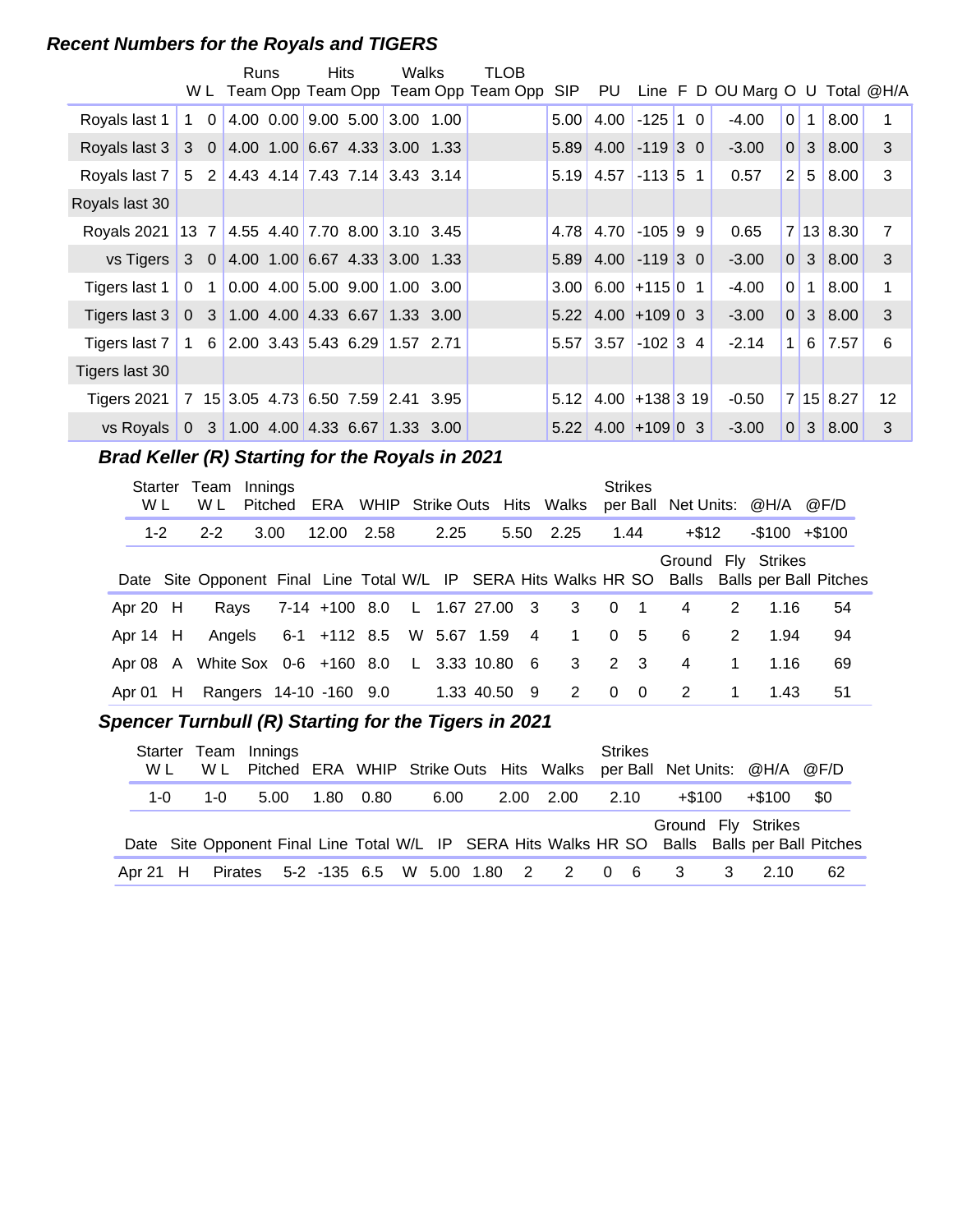#### **Recent Numbers for the Twins and INDIANS**

|                                                                                       | Runs |  | <b>Hits</b>                                                                | Walks     | TLOB                                    |      |                          |                 |            |                                 |                |                |                      |                |
|---------------------------------------------------------------------------------------|------|--|----------------------------------------------------------------------------|-----------|-----------------------------------------|------|--------------------------|-----------------|------------|---------------------------------|----------------|----------------|----------------------|----------------|
|                                                                                       |      |  |                                                                            |           | W L Team Opp Team Opp Team Opp Team Opp | SIP  | PU                       |                 |            | Line F D OU Marg O U Total @H/A |                |                |                      |                |
| Twins last $1\,$   0 $\,$ 1                                                           |      |  | $\vert 2.00 \vert 6.00 \vert 7.00 \vert 12.00 \vert 3.00 \vert 1.00 \vert$ |           |                                         | 5.33 | 4.00                     | $-190$ 1 0      |            | $-0.50$                         | 0 <sup>1</sup> | 1 <sup>1</sup> | 8.50                 | $\Omega$       |
| Twins last 3 1 2 2.00 4.00 5.00 6.67 1.67 2.00                                        |      |  |                                                                            |           |                                         | 5.67 |                          | $3.00$ -182 3 0 |            | $-2.17$                         | 0 <sup>1</sup> |                | $2 \mid 8.17$        | $\Omega$       |
| Twins last 7 1 6 3.00 6.14 7.29 7.71                                                  |      |  |                                                                            | 1.86 2.71 |                                         |      | $4.62$ 3.71 -133 4 3     |                 |            | 1.43                            |                |                | $3 \mid 3 \mid 7.71$ | $\overline{4}$ |
| Twins last 30                                                                         |      |  |                                                                            |           |                                         |      |                          |                 |            |                                 |                |                |                      |                |
| Twins 2021 7 13 4.25 4.70 8.00 7.75                                                   |      |  |                                                                            | 3.05 2.65 |                                         | 5.03 | $4.00$ -141 15 4         |                 |            | 1.05                            |                |                | 9 10 7.90            | 10             |
| vs Indians                                                                            |      |  |                                                                            |           |                                         |      |                          |                 |            |                                 |                |                |                      |                |
| Indians last 1 1 0 7.00 3.00 9.00 6.00                                                |      |  |                                                                            | 1.00 5.00 |                                         | 4.00 |                          | $5.00$ +120 0 1 |            | 2.00                            | 1 <sup>1</sup> |                | 0 8.00               | 1              |
| Indians last 3 1 2 3.67 3.33 5.67 5.67 2.00 4.33                                      |      |  |                                                                            |           |                                         |      | $4.44$ 4.33 + 125 0 3    |                 |            | $-0.67$                         | 1 <sup>1</sup> |                | 2 7.67               | 3              |
| Indians last $7 \,   2 \, 5 \,   3.86 \, 4.29 \,   6.86 \, 8.00 \,   3.29 \, 4.43 \,$ |      |  |                                                                            |           |                                         |      | $5.24$   4.57   +106   1 |                 | $\sqrt{5}$ | 0.43                            | $4 \mid$       |                | $3 \mid 7.71$        | 5              |
| Indians last 30                                                                       |      |  |                                                                            |           |                                         |      |                          |                 |            |                                 |                |                |                      |                |
| Indians 2021 9 11 3.80 3.80 6.65 6.80 3.35 3.65                                       |      |  |                                                                            |           |                                         | 5.42 | $4.15$ -123 11 8         |                 |            | $-0.42$                         |                |                | 8 12 8.03            | 10             |
| vs Twins                                                                              |      |  |                                                                            |           |                                         |      |                          |                 |            |                                 |                |                |                      |                |

## **..........Jose Berrios (R) Starting for the Twins in 2021**

| Starter<br>W L | Team<br>W L                                   | Innings |      |           |      |                         |                | <b>Strikes</b> | Pitched ERA WHIP Strike Outs Hits Walks per Ball Net Units: @H/A @F/D |   |       |                                                                                               |
|----------------|-----------------------------------------------|---------|------|-----------|------|-------------------------|----------------|----------------|-----------------------------------------------------------------------|---|-------|-----------------------------------------------------------------------------------------------|
| $2 - 2$        | $2 - 2$                                       |         | 5.25 | 3.00 0.95 | 7.50 |                         | 3.25 1.75      | 1.71           | -\$35                                                                 |   | +\$10 | -\$155                                                                                        |
|                |                                               |         |      |           |      |                         |                |                | Ground Fly Strikes                                                    |   |       | Date Site Opponent Final Line Total W/L IP SERA Hits Walks HR SO Balls Balls per Ball Pitches |
|                | Apr 20 A Athletics 0-1 -110 6.0 L 5.00 1.80 4 |         |      |           |      |                         | 1 0 5          |                | $\overline{2}$                                                        | 3 | 1.97  | 89                                                                                            |
|                | Apr 14 H Red Sox 1-7 -145 6.0 L 4.33 8.31 4   |         |      |           |      |                         | $3 \t0 \t5$    |                | $\overline{\phantom{a}}$ 3                                            | 2 | 1.57  | 77                                                                                            |
|                | Apr 08 H Mariners 10-2 -220 8.0 W 5.67 3.18 5 |         |      |           |      |                         | 3 1 8          |                | $\mathbf 1$                                                           | 2 | 1.48  | 99                                                                                            |
|                | Apr 03 A Brewers 2-0 +120 7.5 W 6.00 0.00     |         |      |           |      | $\overline{\mathbf{0}}$ | $\overline{0}$ | $0 \t12$       | $\overline{\mathbf{3}}$                                               | 2 | 1.90  | 84                                                                                            |

#### **Zach Plesac (R) Starting for the Indians in 2021**

| Starter<br>W L |   | Team<br>W L                                    | Innings |                          |  |      |                         | Pitched ERA WHIP Strike Outs Hits Walks |             | <b>Strikes</b> | per Ball Net Units: @H/A @F/D |              |      |                                                                                               |
|----------------|---|------------------------------------------------|---------|--------------------------|--|------|-------------------------|-----------------------------------------|-------------|----------------|-------------------------------|--------------|------|-----------------------------------------------------------------------------------------------|
| $1 - 3$        |   | $1 - 3$                                        | 4.67    | 6.75 1.34                |  | 3.50 |                         | 5.75 0.50                               |             | 2.03           | $-$ \$262                     |              | \$0  | $-$200$                                                                                       |
|                |   |                                                |         |                          |  |      |                         |                                         |             |                | Ground Fly Strikes            |              |      | Date Site Opponent Final Line Total W/L IP SERA Hits Walks HR SO Balls Balls per Ball Pitches |
|                |   | Apr 20 H White Sox 5-8 +105 8.0 L 5.00 10.80 7 |         |                          |  |      |                         | $\overline{\mathbf{0}}$                 |             | 2 4            | 9                             | 2            | 2.07 | 92                                                                                            |
|                |   | Apr 14 A White Sox 0-8 +107 7.5 L 0.67 81.00 7 |         |                          |  |      |                         | $\overline{\mathbf{0}}$                 | $1 \quad 0$ |                | $\overline{\phantom{1}}$      | $\mathbf{1}$ | 1.89 | 26                                                                                            |
| Apr $09$ H     |   | Tigers                                         |         | 4-1 -190 8.5 W 7.00 0.00 |  |      | $\overline{\mathbf{3}}$ | $\overline{\mathbf{0}}$                 |             | 0 <sub>6</sub> | 10                            | 3            | 2.59 | 97                                                                                            |
| Apr 03         | A | Tigers                                         |         | 2-5 -162 8.5 L 6.00 3.00 |  |      | $6\overline{6}$         | $2 \t 0$                                |             | $\overline{4}$ | 5                             | 5            | 1.61 | 94                                                                                            |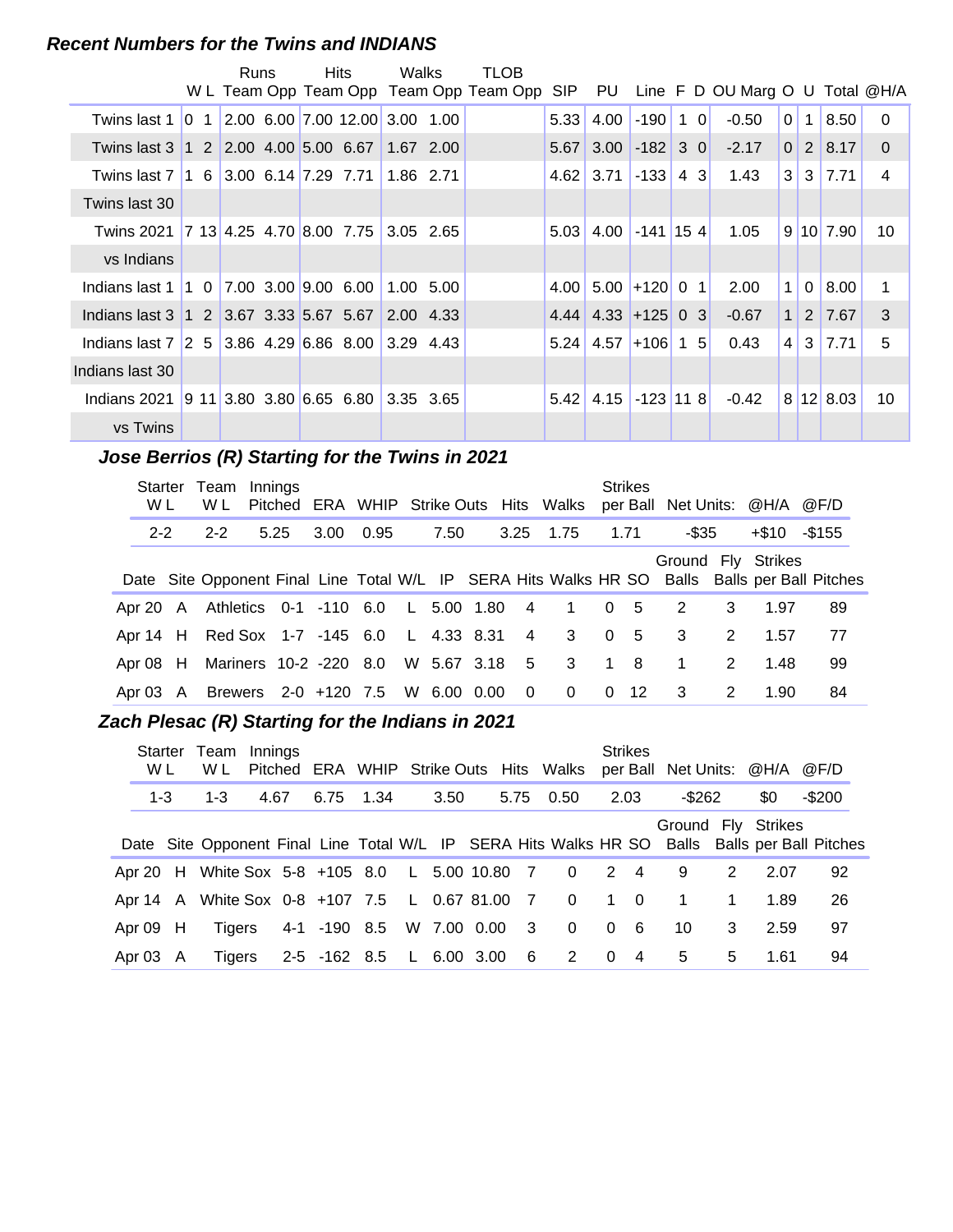#### **Recent Numbers for the Yankees and ORIOLES**

|                                                                  | Runs | Hits                        |                      | Walks     | TLOB                                    |      |                                   |                  |                |                                    |                |                |           |                 |
|------------------------------------------------------------------|------|-----------------------------|----------------------|-----------|-----------------------------------------|------|-----------------------------------|------------------|----------------|------------------------------------|----------------|----------------|-----------|-----------------|
|                                                                  |      |                             |                      |           | W L Team Opp Team Opp Team Opp Team Opp | SIP  |                                   |                  |                | PU Line F D OU Marg O U Total @H/A |                |                |           |                 |
| Yankees last 1 0 1                                               |      | $ 3.00 \t7.00  6.00 \t9.00$ |                      | 5.00 1.00 |                                         | 4.00 | 3.00                              | $-130$ 1         | $\Omega$       | 2.00                               | $\mathbf{1}$   | $\overline{0}$ | 8.00      | 1               |
| Yankees last 3 2 1 3.33 3.67                                     |      |                             | $5.67$ $5.67$        | 4.33 2.00 |                                         |      | $5.22$ 3.67 $\mid$ -135 3 0       |                  |                | $-0.67$                            | 1 <sup>1</sup> |                | 2 7.67    | 3               |
| Yankees last 7 4 3 3.14 3.29 5.86 5.86 5.14 3.00                 |      |                             |                      |           |                                         |      | $5.38$ 4.00 - 142 6               |                  | $\Omega$       | -1.50                              | $\overline{2}$ | 5              | 7.93      | 4               |
| Yankees last 30                                                  |      |                             |                      |           |                                         |      |                                   |                  |                |                                    |                |                |           |                 |
| Yankees 2021 9 12 3.57 3.95 6.71 7.14 4.29 2.71                  |      |                             |                      |           |                                         | 4.75 |                                   | $4.10$ -155 18 2 |                | $-1.07$                            |                |                | 8 13 8.60 | 10              |
| vs Orioles 2 1 5.67 2.00 10.33 5.00 4.67 1.33                    |      |                             |                      |           |                                         |      | $5.89$ 4.33 - 237 3 0             |                  |                | $-1.50$                            | 1 <sup>1</sup> |                | 2 9.17    | $\Omega$        |
| Orioles last 1   1 0   8.00 1.00   9.00 3.00   7.00 3.00         |      |                             |                      |           |                                         |      | $6.33$ 4.00 + 115 0               |                  | $\overline{1}$ | 0.50                               | 1 <sup>1</sup> | $\overline{0}$ | 8.50      | 1               |
| Orioles last 3   1   2   3.67   3.67   9.67   6.33   3.00   3.67 |      |                             |                      |           |                                         |      | $4.22$ 4.67 + 130 0 3             |                  |                | $-1.83$                            | 1              | 2              | 9.17      | 3               |
| Orioles last 7 3 4 3.43 3.00 8.57 7.29 2.00 3.14                 |      |                             |                      |           |                                         |      | $4.90 \mid 5.00 \mid +124 \mid 0$ |                  | 7              | $-2.07$                            | $\overline{2}$ | 5 <sup>1</sup> | 8.50      | 3               |
| Orioles last 30                                                  |      |                             |                      |           |                                         |      |                                   |                  |                |                                    |                |                |           |                 |
| Orioles 2021                                                     |      |                             |                      |           |                                         | 4.85 | $4.55$ +134 3                     |                  | 18 I           | $-0.52$                            |                |                | 9 12 8.62 | 10 <sup>°</sup> |
| vs Yankees 1 2 2.00 5.67                                         |      |                             | 5.00 10.33 1.33 4.67 |           |                                         |      | $4.11$ 4.67 + 212 0               |                  | 3              | $-1.50$                            | $\mathbf{1}$   | 2              | 9.17      | $\Omega$        |

#### **Deivi Garcia (R) Has No Starts for the Yankees in 2021**

#### **Matt Harvey (R) Starting for the Orioles in 2021**

| W L      | Starter Team<br>W L                       | Innings |      |                                    |  |             |                | Pitched ERA WHIP Strike Outs Hits Walks per Ball Net Units: @H/A @F/D |             | <b>Strikes</b> |                    |   |                     |                                                                                               |
|----------|-------------------------------------------|---------|------|------------------------------------|--|-------------|----------------|-----------------------------------------------------------------------|-------------|----------------|--------------------|---|---------------------|-----------------------------------------------------------------------------------------------|
| 1-1      | $2 - 2$                                   |         | 4.83 | 5.12 1.40                          |  | 4.00        |                | 6.00 0.75                                                             |             | 1.64           | +\$49              |   | $-$ \$216 $+$ \$165 |                                                                                               |
|          |                                           |         |      |                                    |  |             |                |                                                                       |             |                | Ground Fly Strikes |   |                     | Date Site Opponent Final Line Total W/L IP SERA Hits Walks HR SO Balls Balls per Ball Pitches |
| Apr 20 A |                                           |         |      | Marlins 7-5 +105 8.5 W 5.00 5.40 8 |  |             |                | $\overline{\mathbf{0}}$                                               | $0 \quad 4$ |                | 7                  | 2 | 1.56                | 82                                                                                            |
|          | Apr 15 H Mariners 2-4 -116 7.0            |         |      |                                    |  | 4.67 3.86 3 |                | 1 1 3                                                                 |             |                | 5                  | 3 | 1.47                | 89                                                                                            |
|          | Apr 08 H Red Sox 3-7 +155 9.5 L 5.00 7.20 |         |      |                                    |  |             | $\overline{7}$ | 1                                                                     |             | $1\quad 5$     | 8                  | 2 | 2.11                | 84                                                                                            |
|          | Apr 03 A Red Sox 4-2 +160 10.0            |         |      |                                    |  | 4.67 3.86   | - 6            | $\mathbf{1}$                                                          | $\Omega$    | $\overline{4}$ | 4                  | 3 | 1.53                | 86                                                                                            |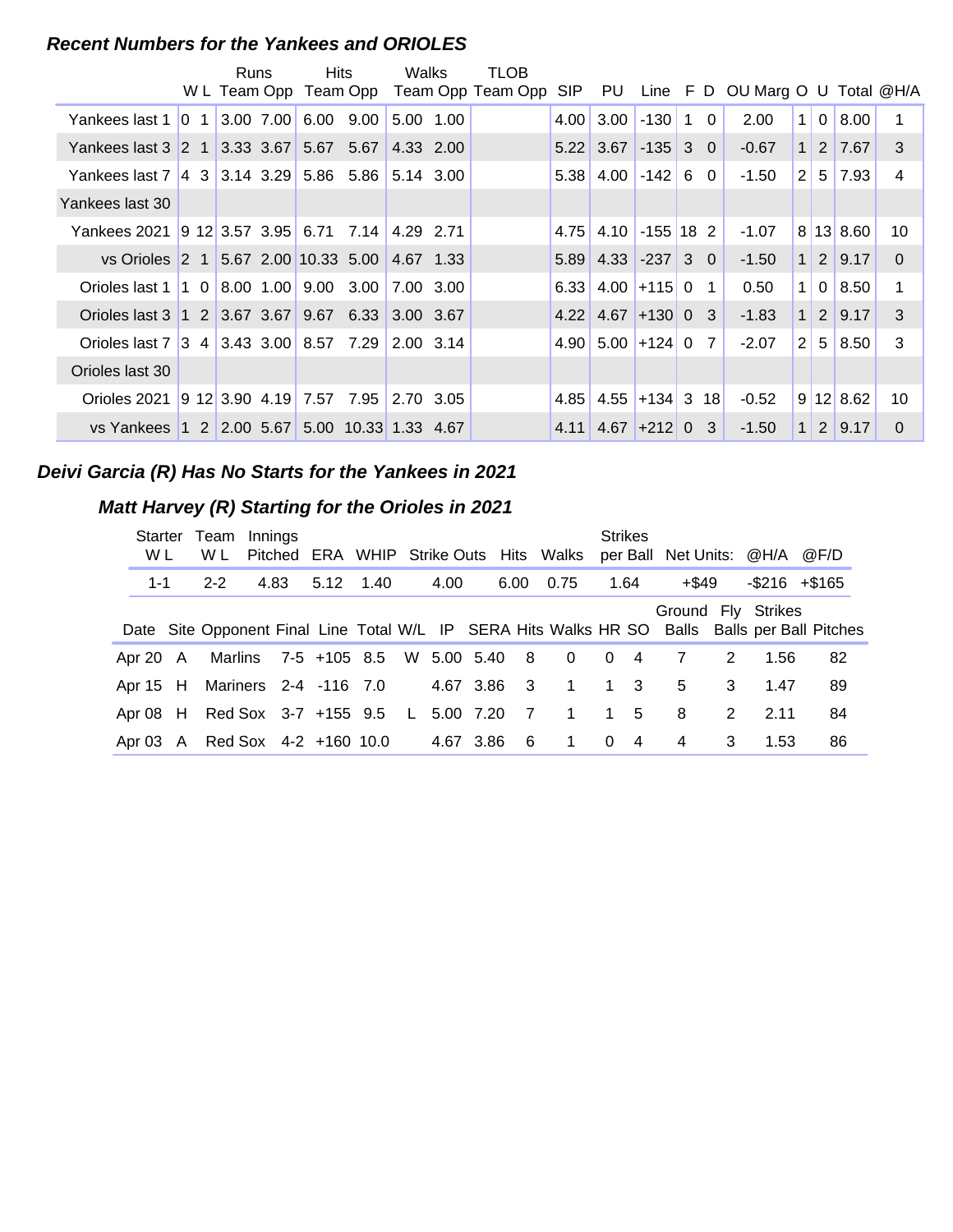#### **Recent Numbers for the Cubs and BRAVES**

|                                                                             |                | <b>Runs</b> |         | Hits                                                                       |      | Walks     | TLOB                                    |                   |             |                       |          |                 |                                     |                |                |         |              |
|-----------------------------------------------------------------------------|----------------|-------------|---------|----------------------------------------------------------------------------|------|-----------|-----------------------------------------|-------------------|-------------|-----------------------|----------|-----------------|-------------------------------------|----------------|----------------|---------|--------------|
|                                                                             |                |             |         |                                                                            |      |           | W L Team Opp Team Opp Team Opp Team Opp | SIP               | PU          |                       |          |                 | Line $F D$ OU Marg O U Total $@H/A$ |                |                |         |              |
| Cubs last 1                                                                 | 0 <sub>1</sub> |             | 0.00600 | 4.00                                                                       | 7.00 | 2.00 6.00 |                                         | 6.00              | 4.00        | $+130$                | $\Omega$ | 1               | $-0.50$                             | $\Omega$       | $\mathbf{1}$   | 6.50    | $\Omega$     |
| Cubs last 3                                                                 |                |             |         | 1 2 6.00 4.00 9.67 7.00                                                    |      | 3.67 4.33 |                                         |                   | 5.56 4.33   | $-110$ 1 2            |          |                 | 2.33                                | $\mathbf{1}$   |                | 2 7.67  | $\Omega$     |
| Cubs last 7                                                                 |                |             |         | 4 3 6.43 4.71 8.86 8.14 4.43 4.43                                          |      |           |                                         |                   | $4.95$ 5.00 | $-104$ 2              |          | -5              | 3.14                                | 3              | 4              | 8.00    | $\mathbf{0}$ |
| Cubs last 30                                                                |                |             |         |                                                                            |      |           |                                         |                   |             |                       |          |                 |                                     |                |                |         |              |
| Cubs 2021                                                                   |                |             |         | 10 11 4.38 4.48 6.71 7.67                                                  |      | 3.70 4.65 |                                         | 4.78              | 4.95        | $\left  -116 \right $ | 9        | 10 <sup>1</sup> | 0.50                                | 7 <sup>1</sup> |                | 14 8.36 | 6            |
| vs Braves 1 2 6.33 7.33 10.00 10.00 4.50 7.50                               |                |             |         |                                                                            |      |           |                                         | 4.00              | 6.00        | $-107$                | 1        | $\overline{2}$  | 5.17                                | 2              | $\mathbf{1}$   | 8.50    | $\Omega$     |
| Braves last 1                                                               | 0 <sub>1</sub> |             |         | $\vert 0.00 \vert 7.00 \vert 0.00 \vert 10.00 \vert 0.00 \vert 2.00 \vert$ |      |           |                                         | 4.00 <sub>l</sub> | 4.00        | $-190$ 1              |          | $\Omega$        | 0.50                                | $\mathbf{1}$   | $\overline{0}$ | 6.50    |              |
| Braves last 3                                                               |                |             |         | $1 \t2 \t1.67 \t5.33 \t2.67 \t7.67$                                        |      | 2.00 2.67 |                                         |                   | 4.67 3.67   | $\left  -157 \right $ |          | $3\quad0$       | $-0.17$                             | 2              | $\mathbf{1}$   | 7.17    | 3            |
| Braves last 7   3 $\,$ 4   3.86 $\,$ 5.29   5.57 $\,$ 8.14   4.71 $\,$ 4.00 |                |             |         |                                                                            |      |           |                                         |                   | $5.14$ 4.14 | $\left  -119 \right $ |          | 4 3             | 1.14                                | 4              | 3              | 8.00    | 3            |
| Braves last 30                                                              |                |             |         |                                                                            |      |           |                                         |                   |             |                       |          |                 |                                     |                |                |         |              |
| Braves 2021                                                                 |                |             |         | $9$ 12 4.33 4.90 6.67 8.19 3.65 3.65                                       |      |           |                                         | 5.07              | 4.55        | $-130$ 15 6           |          |                 | 1.29                                | 12             | 9              | 7.95    | 10           |
| vs Cubs $\begin{array}{cc} 2 & 1 \end{array}$                               |                |             |         | $\vert$ 7.33 6.33 10.00 10.00 7.50 4.50                                    |      |           |                                         | 4.67              | 5.50        | $-103$                | 2 1      |                 | 5.17                                | 2              | $\mathbf{1}$   | 8.50    | $\Omega$     |

## **Zach Davies (R) Starting for the Cubs in 2021**

| Starter<br>W L | Team<br>W L | Innings<br>Pitched ERA WHIP Strike Outs Hits Walks                                            |               |                             |      |             |                |                            |            | <b>Strikes</b> |                |                | per Ball Net Units: @H/A @F/D |    |
|----------------|-------------|-----------------------------------------------------------------------------------------------|---------------|-----------------------------|------|-------------|----------------|----------------------------|------------|----------------|----------------|----------------|-------------------------------|----|
| $1 - 2$        | $2 - 2$     | 3.83                                                                                          | 8.80          | 2.09                        | 2.50 |             |                | 5.25 2.75                  |            | 1.48           | -\$45          |                | $-$ \$155 $+$ \$10            |    |
|                |             | Date Site Opponent Final Line Total W/L IP SERA Hits Walks HR SO Balls Balls per Ball Pitches |               |                             |      |             |                |                            |            |                |                |                | Ground Fly Strikes            |    |
| Apr 21 $H$     | Mets        |                                                                                               | 16-4 +112 7.5 |                             |      | 4.00 4.50 5 |                | $\overline{2}$             | $1\quad 2$ |                | 5              | 3              | 1.27                          | 75 |
| Apr $16$ H     | Braves      |                                                                                               | 2-5 -102 8.0  |                             |      | L 4.00 9.00 | $\overline{7}$ | 3 0 1                      |            |                | 7              | 2              | 1.43                          | 90 |
| Apr 10 A       | Pirates     |                                                                                               |               | 2-8 -155 8.5 L 1.67 37.80 5 |      |             |                | 3 0 2                      |            |                | $\overline{1}$ | $\mathbf{1}$   | 1.20                          | 44 |
| Apr 04 H       | Pirates     |                                                                                               | 4-3 -175 8.0  |                             |      | W 5.67 3.18 | $\overline{4}$ | $\overline{\phantom{a}}^3$ | 1 5        |                | 6              | $\overline{4}$ | 1.93                          | 88 |

#### **..........Charlie Morton (R) Starting for the Braves in 2021**

| <b>Starter</b><br>W L | Team<br>W L                   | Innings |                  |      |             |                | Pitched ERA WHIP Strike Outs Hits Walks |                | <b>Strikes</b> | per Ball Net Units: @H/A |              |                    | @F/D                                                                                          |
|-----------------------|-------------------------------|---------|------------------|------|-------------|----------------|-----------------------------------------|----------------|----------------|--------------------------|--------------|--------------------|-----------------------------------------------------------------------------------------------|
| $1 - 1$               | $1 - 3$                       | 5.75    | 3.91             | 1.17 | 6.75        | 5.00           | 1.75                                    |                | 1.95           | -\$348                   |              | $-$140 - $248$     |                                                                                               |
|                       |                               |         |                  |      |             |                |                                         |                |                |                          |              | Ground Fly Strikes | Date Site Opponent Final Line Total W/L IP SERA Hits Walks HR SO Balls Balls per Ball Pitches |
|                       | Apr 20 A Yankees 1-3 +115 8.5 |         |                  |      | 6.00 1.50   | $\mathbf{3}$   | 2                                       |                | 1 6            | 6                        | 4            | 1.83               | 99                                                                                            |
| Apr 14 H              | Marlins                       |         | 5-6 -240 8.5     |      | 6.00 7.50   | $\overline{7}$ | 2                                       | 19             |                | 4                        | $\mathbf{1}$ | 1.82               | 96                                                                                            |
| Apr 09 H              | <b>Phillies</b>               |         | 8-1 -125 8.5     |      | W 6.00 1.50 | $\overline{4}$ | $1 \quad$                               | 0 <sub>7</sub> |                | $\overline{4}$           | $\mathbf{1}$ | 2.32               | 83                                                                                            |
| Apr $03 \text{ A}$    | <b>Phillies</b>               |         | $0-4$ $-108$ 8.0 |      | L 5.00 5.40 | - 6            | 2 0 5                                   |                |                | 7                        | $\Omega$     | 1.92               | 76                                                                                            |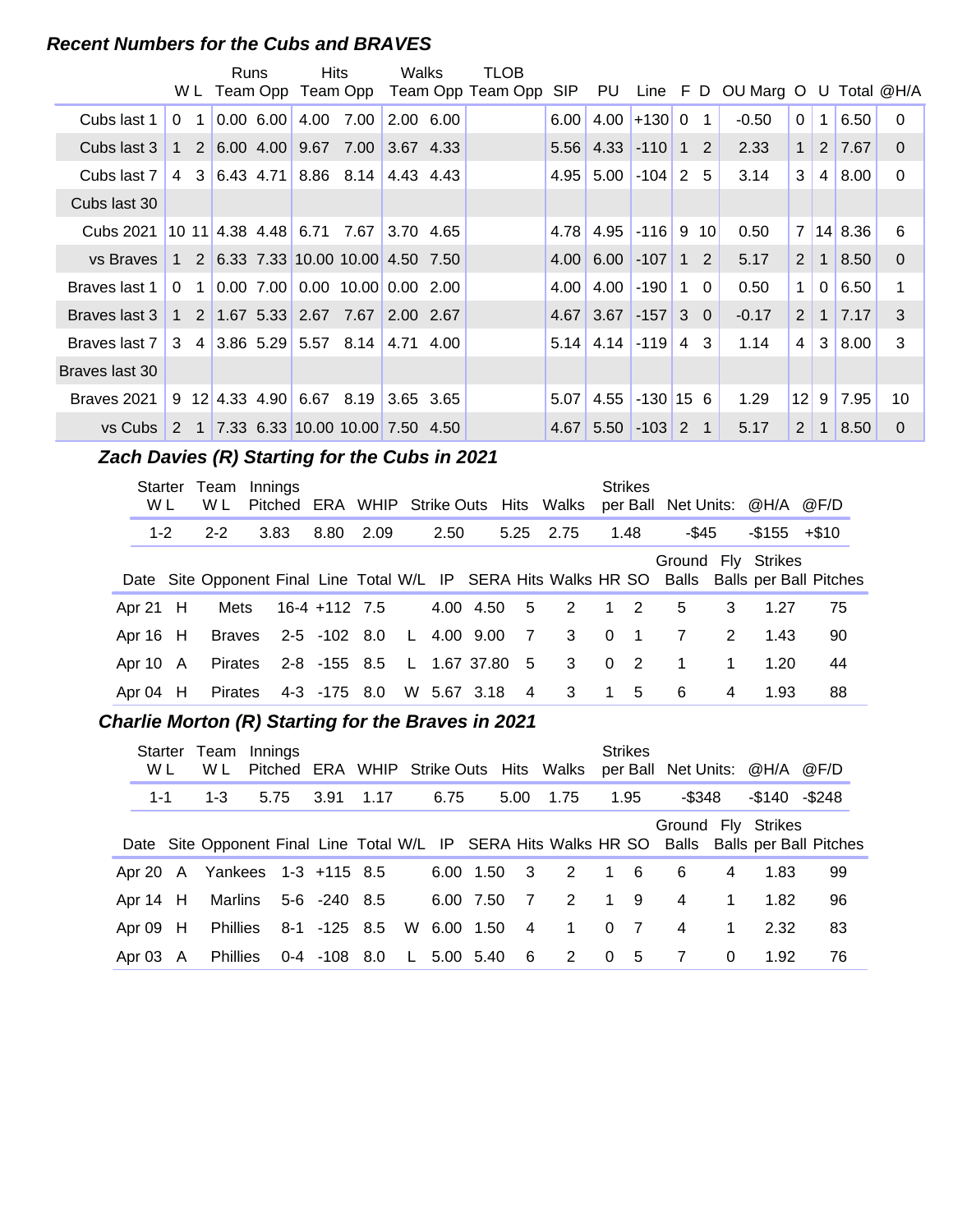#### **Recent Numbers for the Athletics and RAYS**

|                   |                |                | Runs | <b>Hits</b> | Walks                                                                         | TLOB                                    |            |                        |             |                     |                                     |              |                |               |    |
|-------------------|----------------|----------------|------|-------------|-------------------------------------------------------------------------------|-----------------------------------------|------------|------------------------|-------------|---------------------|-------------------------------------|--------------|----------------|---------------|----|
|                   |                |                |      |             |                                                                               | W L Team Opp Team Opp Team Opp Team Opp | <b>SIP</b> | PU                     |             |                     | Line $F$ D OU Marg O U Total $@H/A$ |              |                |               |    |
| Athletics last 1  | $\Omega$       | 1              |      |             | 1.00 8.00 3.00 9.00 3.00 7.00                                                 |                                         | 6.67       | 4.00                   | $-125$      | $\overline{0}$<br>1 | 0.50                                | $\mathbf{1}$ | $\mathbf 0$    | 8.50          |    |
| Athletics last 3  | 2 <sub>1</sub> |                |      |             | $3.67$ 3.67 6.33 9.67 3.67 3.33                                               |                                         |            | $5.56$ 5.00            | $-140$ 3 0  |                     | $-1.83$                             | $\mathbf{1}$ |                | 2 9.17        | 3  |
| Athletics last 7  | 6              |                |      |             | 5.00 3.57 6.57 8.71 3.57 2.14                                                 |                                         |            | $5.86$ 3.86 $-128$ 6 1 |             |                     | 0.50                                | 3            | 4 <sup>1</sup> | 8.07          | 3  |
| Athletics last 30 |                |                |      |             |                                                                               |                                         |            |                        |             |                     |                                     |              |                |               |    |
| Athletics 2021    | 14 8           |                |      |             | 4.59 4.68 7.00 9.05 3.76 3.10                                                 |                                         | 5.30       | 4.48                   | $-106$ 12 9 |                     | 0.80                                |              |                | $12$ 10 8.48  | 8  |
| vs Rays           |                |                |      |             |                                                                               |                                         |            |                        |             |                     |                                     |              |                |               |    |
| Rays last 1       | $\mathbf{0}$   | $\overline{1}$ |      |             | $0.00$ 1.00 5.00 6.00 2.00 3.00                                               |                                         | 2.67       | 4.00                   | $+110$ 0    | $\vert$ 1           | $-6.50$                             | 0            |                | $1 \mid 7.50$ | 1  |
| Rays last 3       |                |                |      |             | $1 \quad 2 \quad 2.67 \quad 3.00 \quad 5.33 \quad 7.00 \quad 2.33 \quad 2.67$ |                                         |            | $3.22$ 3.33 -128 2 1   |             |                     | $-2.00$                             | $\mathbf{1}$ | 2 <sup>1</sup> | 7.67          | 3  |
| Rays last 7       | 4              |                |      |             | 3 5.43 4.00 8.14 6.86 3.29 2.57                                               |                                         |            | $3.48$ 3.86 -100 3 3   |             |                     | 1.71                                | 3            | 4 <sup>1</sup> | 7.71          | 3  |
| Rays last 30      |                |                |      |             |                                                                               |                                         |            |                        |             |                     |                                     |              |                |               |    |
| Rays 2021         |                |                |      |             | $11$ 11 4.64 4.86 7.73 8.14 3.50 2.82                                         |                                         | 4.56       | $4.14$ -117 12 8       |             |                     | 1.32                                | 14           | 8 <sup>1</sup> | 8.18          | 10 |
| vs Athletics      |                |                |      |             |                                                                               |                                         |            |                        |             |                     |                                     |              |                |               |    |

## Sean Manaea (L) Starting for the Athletics in 2021

| <b>Starter</b><br>W L | Team<br>W L | Innings<br>Pitched                                                                            |                              |           |             |      |     | ERA WHIP Strike Outs Hits Walks |              | <b>Strikes</b> |                |          | per Ball Net Units: @H/A @F/D |     |
|-----------------------|-------------|-----------------------------------------------------------------------------------------------|------------------------------|-----------|-------------|------|-----|---------------------------------|--------------|----------------|----------------|----------|-------------------------------|-----|
| $2 - 1$               | $3-1$       | 5.92                                                                                          |                              | 3.04 1.18 | 5.50        |      |     | 5.75 1.25                       |              | 2.07           | +\$242         |          | +\$150 +\$92                  |     |
|                       |             | Date Site Opponent Final Line Total W/L IP SERA Hits Walks HR SO Balls Balls per Ball Pitches |                              |           |             |      |     |                                 |              |                |                |          | Ground Fly Strikes            |     |
| Apr 20 $H$            | Twins       |                                                                                               | 7-0 -115 6.5 W 7.00 0.00 6   |           |             |      |     | 1 0 7                           |              |                |                | 4        | 2.28                          | 95  |
| Apr $15$ H            | Tigers      |                                                                                               | 8-4 -175 8.5 W 6.00 3.00 5 0 |           |             |      |     |                                 |              | $1 \quad 7$    | 2              | 5        | 2.42                          | 82  |
| Apr 09 A              | Astros      |                                                                                               | 6-2 +150 8.5                 |           | 6.00        | 1.50 | - 6 | $\mathbf{1}$                    | $\mathbf{0}$ | $\overline{4}$ | 8              | $\Omega$ | 1.77                          | 97  |
| Apr 04 H              | Astros      |                                                                                               | 2-9 -108 8.5                 |           | L 4.67 9.64 |      | - 6 | 3                               | 2            | $\overline{4}$ | $\overline{4}$ | 3        | 1.97                          | 101 |

#### **Rich Hill (L) Starting for the Rays in 2021**

| Starter<br>W L | Team<br>W L                                | Innings |                       |      |              |                | Pitched ERA WHIP Strike Outs Hits Walks |             | <b>Strikes</b> | per Ball Net Units: @H/A |              |                    | @F/D                                                                                          |
|----------------|--------------------------------------------|---------|-----------------------|------|--------------|----------------|-----------------------------------------|-------------|----------------|--------------------------|--------------|--------------------|-----------------------------------------------------------------------------------------------|
| $1 - 0$        | $2 - 2$                                    | 4.08    | 8.82                  | 1.53 | 3.50         |                | 5.00 1.25                               |             | 2.28           | -\$65                    |              | $-$ \$50 $+$ \$120 |                                                                                               |
|                |                                            |         |                       |      |              |                |                                         |             |                | Ground Fly Strikes       |              |                    | Date Site Opponent Final Line Total W/L IP SERA Hits Walks HR SO Balls Balls per Ball Pitches |
| Apr 20 A       |                                            |         | Royals 14-7 -110 8.0  |      | 2.00 18.00 4 |                | $\mathbf 1$                             | $0 \quad 1$ |                | - 3                      | 2            | 2.33               | 40                                                                                            |
| Apr $15$ H     |                                            |         | Rangers 4-6 -170 8.5  |      | 4.33 8.31    | $\overline{7}$ | 2                                       |             | $2\quad 2$     | - 8                      | $\mathbf{1}$ | 1.67               | 88                                                                                            |
|                | Apr 09 H Yankees 10-5 +120 8.5 W 6.00 6.00 |         |                       |      |              | $\overline{4}$ | $\mathbf{0}$                            | $1 \quad 7$ |                | 5                        | 3            | 2.77               | 83                                                                                            |
| Apr $03$ A     |                                            |         | Marlins 7-12 -115 8.0 |      | 4.00 9.00    | 5              | 2                                       | $\mathbf 1$ | $\overline{4}$ | $\mathbf{3}$             | 3            | 2.74               | 71                                                                                            |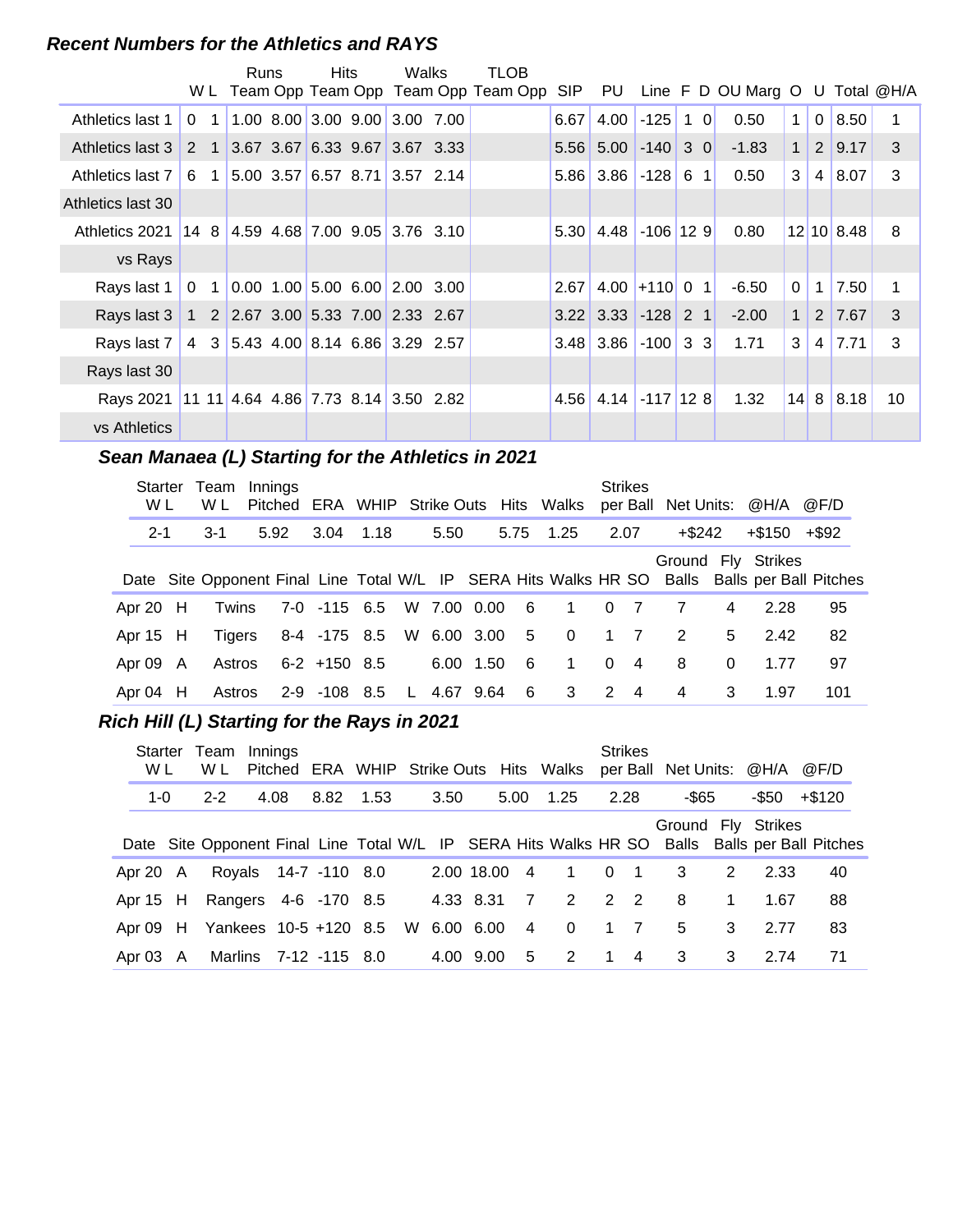#### **Recent Numbers for the Marlins and BREWERS**

|                                                                  |              |                | Runs | <b>Hits</b>         | Walks                                              | TLOB                                    |      |                                   |                  |   |                |                                     |                |                   |               |          |
|------------------------------------------------------------------|--------------|----------------|------|---------------------|----------------------------------------------------|-----------------------------------------|------|-----------------------------------|------------------|---|----------------|-------------------------------------|----------------|-------------------|---------------|----------|
|                                                                  |              |                |      |                     |                                                    | W L Team Opp Team Opp Team Opp Team Opp | SIP  | PU                                |                  |   |                | Line $F$ D OU Marg O U Total $@H/A$ |                |                   |               |          |
| Marlins last 1                                                   | $\Omega$     | $\mathbf 1$    |      |                     | $3.00$ 4.00 8.00 7.00 3.00 3.00                    |                                         | 1.00 | 6.00                              | $+160$ 0         |   | $\mathbf{1}$   | $-1.00$                             | $\Omega$       | 1 <sup>1</sup>    | 8.00          | 1        |
| Marlins last 3                                                   |              |                |      |                     | 1 2 3.67 3.67 5.67 6.67 2.00 3.67                  |                                         | 4.00 |                                   | $5.00 + 13900$ 3 |   |                | 0.00                                |                | $1 \vert 1 \vert$ | 7.33          | 3        |
| Marlins last 7                                                   |              |                |      |                     | 2 5 2.71 3.14 6.00 6.29 1.86 3.14                  |                                         |      | $4.71 \mid 4.43 \mid +107 \mid 3$ |                  |   | $\overline{4}$ | $-1.93$                             | 2 <sup>1</sup> |                   | 4 7.79        | 4        |
| Marlins last 30                                                  |              |                |      |                     |                                                    |                                         |      |                                   |                  |   |                |                                     |                |                   |               |          |
| Marlins 2021                                                     |              |                |      |                     | $9 \t12 \t4.05 \t4.00 \t7.71 \t6.71 \t3.05 \t3.43$ |                                         | 4.98 | 4.95                              | $+125$ 6         |   | 14             | 0.19                                |                |                   | 8 11 7.86     | 10       |
| vs Brewers                                                       |              |                |      |                     |                                                    |                                         |      |                                   |                  |   |                |                                     |                |                   |               |          |
| Brewers last 1                                                   | $\mathbf{1}$ | $\overline{0}$ |      | 6.00 0.00 7.00 4.00 | 6.00 2.00                                          |                                         | 6.00 | 4.00                              | $-140$ 1         |   | $\Omega$       | $-0.50$                             | $\overline{0}$ | 1 <sup>1</sup>    | 6.50          | $\Omega$ |
| Brewers last 3                                                   |              |                |      |                     | 2 1 4.00 6.00 7.00 9.67 4.33 3.67                  |                                         | 3.44 | 5.00                              | $-100$ 2         |   | $\overline{1}$ | 2.33                                | 1              |                   | $2 \mid 7.67$ | $\Omega$ |
| Brewers last 7   5   2   4.29   3.86   7.14   7.43   3.57   3.86 |              |                |      |                     |                                                    |                                         | 4.57 | 5.00                              | $-100$           | 4 | 3              | 0.64                                | 2 <sup>1</sup> |                   | 5 7.50        | 1        |
| Brewers last 30                                                  |              |                |      |                     |                                                    |                                         |      |                                   |                  |   |                |                                     |                |                   |               |          |
| Brewers 2021                                                     |              |                |      |                     | $13$ 8 4.33 3.48 7.00 6.62 3.57 3.43               |                                         | 5.22 | 4.38                              | $-114$ 11 7      |   |                | $-0.24$                             |                |                   | 7 14 8.05     | 9        |
| vs Marlins                                                       |              |                |      |                     |                                                    |                                         |      |                                   |                  |   |                |                                     |                |                   |               |          |

#### **Trevor Rogers (L) Starting for the Marlins in 2021**

| Starter<br>W L | Team<br>W L                     | Innings |                |                            |             |                         | Pitched ERA WHIP Strike Outs Hits Walks |          | <b>Strikes</b> | per Ball Net Units: @H/A |   |                     | @F/D                                                                                          |
|----------------|---------------------------------|---------|----------------|----------------------------|-------------|-------------------------|-----------------------------------------|----------|----------------|--------------------------|---|---------------------|-----------------------------------------------------------------------------------------------|
| $2 - 1$        | $2 - 2$                         | 5.50    | 1.64           | 1.00                       | 7.75        | 3.00                    | 2.50                                    |          | 1.97           | +\$128                   |   | $+$ \$135 $+$ \$135 |                                                                                               |
|                |                                 |         |                |                            |             |                         |                                         |          |                |                          |   | Ground Fly Strikes  | Date Site Opponent Final Line Total W/L IP SERA Hits Walks HR SO Balls Balls per Ball Pitches |
| Apr 21 H       | Orioles                         |         |                | 3-0 -160 7.5 W 7.00 0.00 4 |             |                         | 1 0                                     |          | - 8            | 5                        | 4 | 2.73                | 82                                                                                            |
| Apr $15$ A     | Braves                          |         | 6-7 +162 8.5   |                            |             |                         | 5.00 3.60 3 3                           |          | $1 \quad 7$    | $\overline{1}$           | 3 | 1.79                | 95                                                                                            |
| Apr 10 A       | Mets                            |         | $3-0$ +235 6.5 |                            | W 6.00 0.00 | $\overline{\mathbf{3}}$ | $2^{\circ}$                             | $\Omega$ | - 10           | $\overline{\mathbf{3}}$  | 3 | 2.15                | 82                                                                                            |
|                | Apr 05 H Cardinals 1-4 -107 8.0 |         |                |                            | L 4.00 4.50 | $\overline{2}$          | $\overline{4}$                          | $\Omega$ | - 6            | 2                        | 4 | 1.48                | 77                                                                                            |

#### **Corbin Burnes (R) Starting for the Brewers in 2021**

| Starter<br>W L | Team<br>W L                     | Innings |                  |                          |             |                | Pitched ERA WHIP Strike Outs Hits Walks |          | <b>Strikes</b> | per Ball Net Units: @H/A |   |                    | @F/D                                                                                          |
|----------------|---------------------------------|---------|------------------|--------------------------|-------------|----------------|-----------------------------------------|----------|----------------|--------------------------|---|--------------------|-----------------------------------------------------------------------------------------------|
| $2 - 1$        | $2 - 2$                         | 6.08    | 0.37             | 0.33                     | 10.00       | 2.00           | 0.00                                    |          | 2.18           | -\$65                    |   | -\$30              | $-$ \$65                                                                                      |
|                |                                 |         |                  |                          |             |                |                                         |          |                |                          |   | Ground Fly Strikes | Date Site Opponent Final Line Total W/L IP SERA Hits Walks HR SO Balls Balls per Ball Pitches |
|                | Apr 20 A Padres                 |         | 6-0 -112 7.0     |                          | W 6.00 0.00 | $\overline{4}$ | $\overline{0}$                          |          | $0\quad 10$    | $\overline{4}$           | 1 | 2.44               | 93                                                                                            |
| Apr 14 H       | Cubs                            |         |                  | 7-0 -175 7.5 W 6.00 0.00 |             | $\overline{2}$ | $\overline{\mathbf{0}}$                 | $\Omega$ | -10            | 5                        | 2 | 224                | 81                                                                                            |
|                | Apr 08 A Cardinals 1-3 -135 7.5 |         |                  |                          | 6.00 0.00   | $\overline{1}$ | $\overline{0}$                          |          | 0 <sub>9</sub> | 5                        | 2 | 1.97               | 86                                                                                            |
| Apr $03$ H     | Twins                           |         | $0-2$ $-130$ 7.5 |                          | L 6.33 1.42 | $\overline{1}$ | $\overline{0}$                          |          | 1 11           | -6                       | 2 | 2.11               | 87                                                                                            |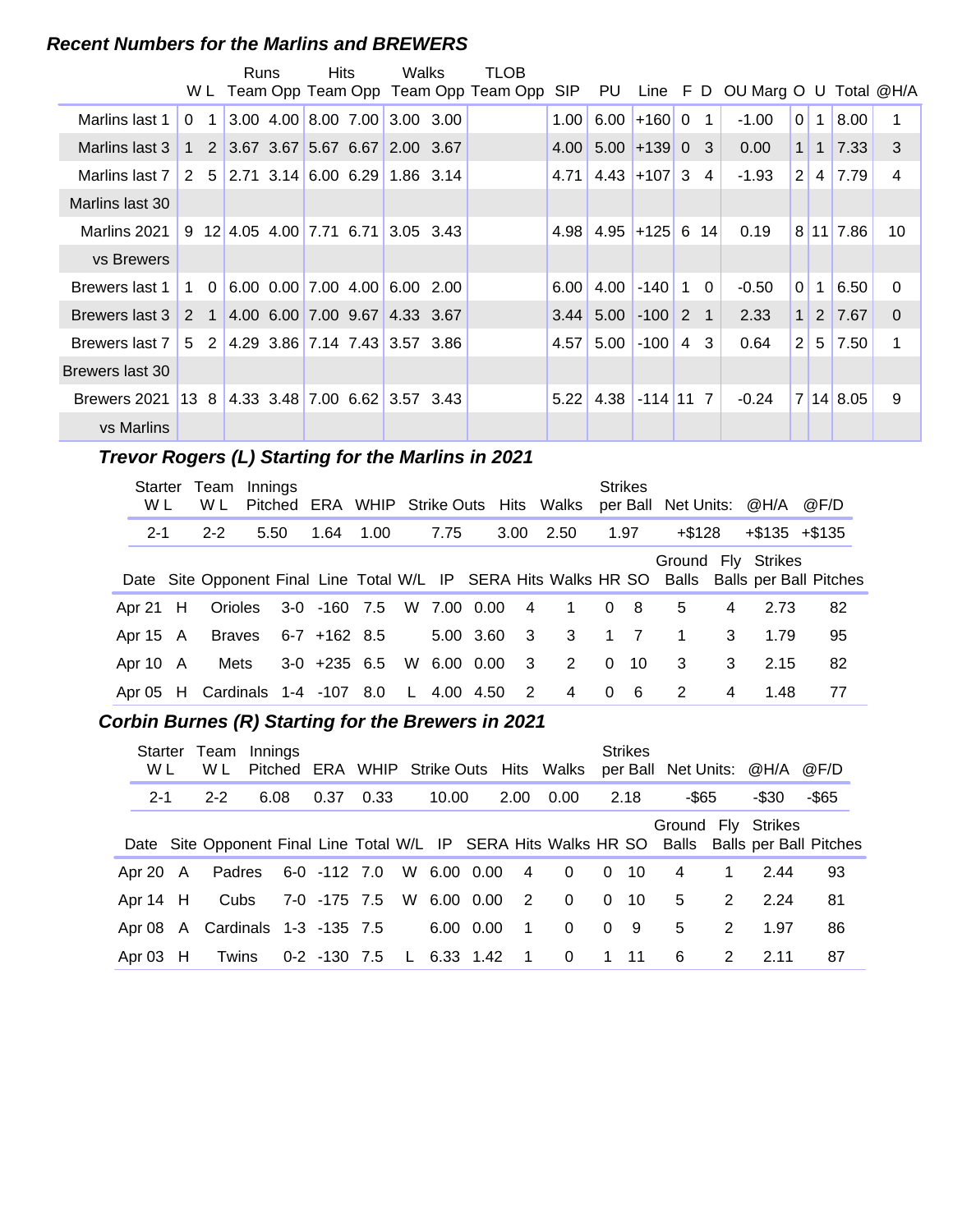#### **Recent Numbers for the Phillies and CARDINALS**

|                                                    |             |     | Runs                                                | Hits.                                                                         | Walks                                     | TLOB                                |            |                             |                   |                |                |                      |                       |                |            |          |
|----------------------------------------------------|-------------|-----|-----------------------------------------------------|-------------------------------------------------------------------------------|-------------------------------------------|-------------------------------------|------------|-----------------------------|-------------------|----------------|----------------|----------------------|-----------------------|----------------|------------|----------|
|                                                    |             | W L |                                                     |                                                                               |                                           | Team Opp Team Opp Team Opp Team Opp | <b>SIP</b> | PU                          |                   |                |                | Line F D OU Marg O U |                       |                | Total @H/A |          |
| Phillies last 1                                    | $\Omega$    | 1   |                                                     | $\big 2.00\big 12.00\big 7.00\big 16.00\big 2.00\big 5.00$                    |                                           |                                     | 3.67       | 4.00                        | $+110$            | $\overline{0}$ | $\overline{1}$ | 2.50                 | $\mathbf{1}$          |                | $0$ 11.50  |          |
| Phillies last 3                                    |             |     |                                                     | 1 2 4.33 7.33 9.00 11.67 3.67 2.67                                            |                                           |                                     | 4.89       | 4.00                        | $-121$            |                | $1\quad 2$     | 1.00                 | $\overline{2}$        | 1 <sup>1</sup> | 10.67      | -3       |
| <b>Phillies last 7</b>                             |             |     |                                                     | $3 \quad 4 \quad 4.00 \quad 5.57 \quad 8.71 \quad 9.43 \quad 4.29 \quad 2.00$ |                                           |                                     |            | $5.62 \mid 3.86$            | $-129$            | 4              | 3              | 0.29                 | 4                     | 3              | 9.29       | 3        |
| Phillies last 30                                   |             |     |                                                     |                                                                               |                                           |                                     |            |                             |                   |                |                |                      |                       |                |            |          |
| Phillies 2021                                      |             |     | $101113.95$ 4.67                                    | 7.90 8.48                                                                     | 3.29 2.81                                 |                                     | 5.38       | 4.00                        | $-107$ 10 11      |                |                | 0.19                 | 12 <sup>1</sup>       | 8              | 8.43       | 9        |
| vs Cardinals                                       | $2 \quad 1$ |     | $\vert 5.00 \vert 3.67 \vert 8.00 \vert 6.33 \vert$ |                                                                               | 5.00 2.67                                 |                                     |            | $6.22 \,   \, 3.00 \,   \,$ | $-143$ 3 0        |                |                | 0.00                 | $\overline{2}$        | $\mathbf 1$    | 8.67       | $\Omega$ |
| Cardinals last 1                                   |             |     | 1 0 5.00 2.00 9.00 5.00                             |                                                                               | 1.00 3.00                                 |                                     | 7.00       | 3.00                        | $-130$            | $\mathbf{1}$   | $\Omega$       | $-0.50$              | $\Omega$              | 1              | 7.50       |          |
| Cardinals last 3                                   |             |     |                                                     | 3 0 4.00 2.00 7.33 5.33 2.33 3.00                                             |                                           |                                     | 6.22       | 4.00                        | $-119$            |                | 3 <sub>0</sub> | $-1.83$              | $\mathbf 1$           | 2              | 7.83       | 3        |
| Cardinals last 7                                   |             |     | 4 3 3.71 2.43 6.86 5.57                             |                                                                               | $\vert 2.14 \vert 3.43 \vert$             |                                     |            | $6.10$ 3.57                 | $+109$            |                | 4 3            | -1.86                | $\overline{2}$        | 5              | 8.00       | 3        |
| Cardinals last 30                                  |             |     |                                                     |                                                                               |                                           |                                     |            |                             |                   |                |                |                      |                       |                |            |          |
| Cardinals 2021 11 10 4.62 4.43 7.38 7.48 3.29 4.19 |             |     |                                                     |                                                                               |                                           |                                     | 4.95       |                             | $4.43$ +100 10 10 |                |                | 0.86                 |                       |                | 10 10 8.19 | 9        |
| vs Phillies                                        |             |     | $1\quad 2\quad 3.67 \quad 5.00\quad 6.33\quad 8.00$ |                                                                               | $\begin{matrix} 2.67 & 5.00 \end{matrix}$ |                                     | 4.33       | 4.67                        | $ +132 $ 0 3      |                |                | 0.00                 | $\mathbf{2}^{\prime}$ | $\mathbf{1}$   | 8.67       | $\Omega$ |

#### **Zack Wheeler (R) Starting for the Phillies in 2021**

| Starter<br>W L | Team<br>W L   | Innings<br>Pitched ERA WHIP Strike Outs Hits Walks |                          |           |             |                |                |                | <b>Strikes</b> | per Ball Net Units: @H/A @F/D |   |                    |                                                                                               |
|----------------|---------------|----------------------------------------------------|--------------------------|-----------|-------------|----------------|----------------|----------------|----------------|-------------------------------|---|--------------------|-----------------------------------------------------------------------------------------------|
| $1 - 2$        | $1 - 3$       | 5.92                                               |                          | 3.80 1.31 | 6.50        | 5.75           | 2.00           |                | 1.74           | $-$ \$260                     |   | -\$215             | \$0                                                                                           |
|                |               |                                                    |                          |           |             |                |                |                |                |                               |   | Ground Fly Strikes | Date Site Opponent Final Line Total W/L IP SERA Hits Walks HR SO Balls Balls per Ball Pitches |
| Apr 20 H       |               | Giants 7-10 -145 8.5                               |                          |           | 5.67 6.35   | - 5            | $3^{\circ}$    |                | $3\quad 6$     | 5                             | 2 | 1.69               | 105                                                                                           |
| Apr 14 A       | Mets          |                                                    | 1-5 -115 8.0             |           | L 6.33 4.26 | - 10           | $\overline{1}$ | $\overline{0}$ | - 6            | 5                             | 6 | 1.92               | 108                                                                                           |
| Apr 09 A       | <b>Braves</b> |                                                    | 1-8 +115 8.5 L 4.67 5.79 |           |             | $\overline{7}$ | $\overline{4}$ | 1              | $\overline{4}$ | 5                             | 1 | 1.29               | 94                                                                                            |
| Apr $03$ H     | <b>Braves</b> |                                                    | 4-0 -102 8.0             |           | W 7.00 0.00 | $\mathbf 1$    | $\Omega$       | $\Omega$       | - 10           | 5                             | 4 | 2.21               | 90                                                                                            |

#### Adam Wainwright (R) Starting for the Cardinals in 2021

| W L      | Starter Team Innings<br>W L                   |      |                   |  |                |      | Pitched ERA WHIP Strike Outs Hits Walks | <b>Strikes</b> |                |   | per Ball Net Units: @H/A @F/D |                                                                                               |
|----------|-----------------------------------------------|------|-------------------|--|----------------|------|-----------------------------------------|----------------|----------------|---|-------------------------------|-----------------------------------------------------------------------------------------------|
| $0 - 2$  | $1 - 3$                                       | 4.92 | 5.03 1.53         |  | 6.00           | 6.00 | 1.50                                    | 1.75           | -\$200         |   | \$0                           | \$0                                                                                           |
|          |                                               |      |                   |  |                |      |                                         |                |                |   | Ground Fly Strikes            | Date Site Opponent Final Line Total W/L IP SERA Hits Walks HR SO Balls Balls per Ball Pitches |
|          | Apr 20 A Nationals 2-3 +115 9.0               |      |                   |  |                |      | 7.00 1.29 5 1                           | $1 \quad 10$   | $\overline{7}$ | 2 | 1.63                          | 100                                                                                           |
|          | Apr 14 H Nationals 0-6 -125 8.5 L 5.00 5.40 7 |      |                   |  |                |      | 2 1 7                                   |                | $\overline{4}$ | 2 | 1.93                          | 85                                                                                            |
|          | Apr 08 H Brewers 3-1 +125 7.5                 |      |                   |  | 5.00 1.80      | 5    | 2 0 6                                   |                | 3              | 5 | 1.69                          | 94                                                                                            |
| Apr 03 A |                                               |      | Reds 6-9 +110 9.0 |  | L 2.67 20.25 7 |      | 1 1 1                                   |                | $\overline{2}$ | 2 | 1.80                          | 56                                                                                            |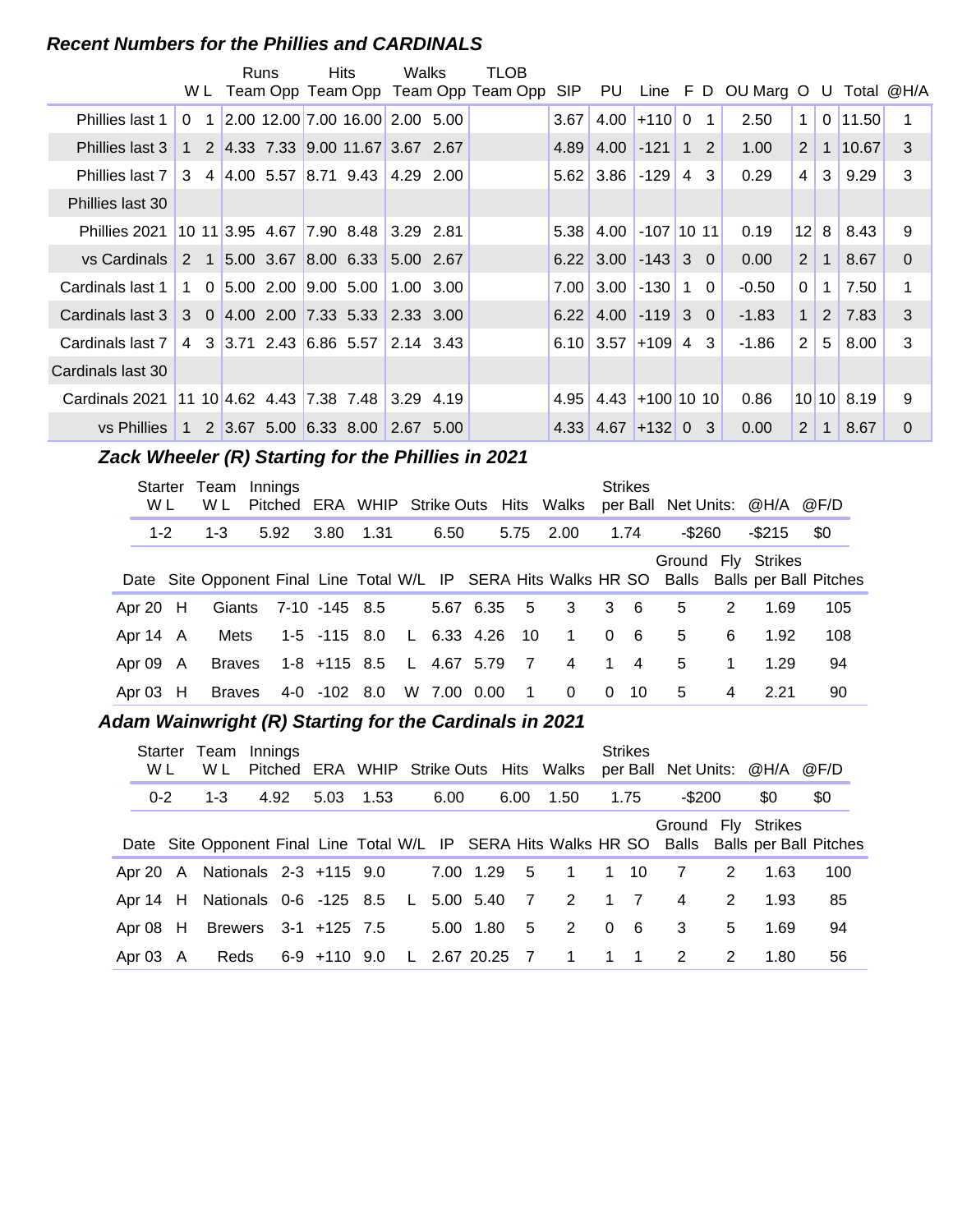#### **Recent Numbers for the Angels and RANGERS**

|                 |                | W L         | Runs |                              | Hits                                 |                                                                               | Walks          | TLOB<br>Team Opp Team Opp Team Opp Team Opp | <b>SIP</b> | PU.                   | $Line$ $F$ $D$   |              |                | OU Marg O |                | U            |                  | Total @H/A     |
|-----------------|----------------|-------------|------|------------------------------|--------------------------------------|-------------------------------------------------------------------------------|----------------|---------------------------------------------|------------|-----------------------|------------------|--------------|----------------|-----------|----------------|--------------|------------------|----------------|
| Angels last 1   | 1              | $\Omega$    |      | 4.00 2.00                    |                                      | 7.00 4.00                                                                     | 2.00 2.00      |                                             | 6.00       |                       | $4.00$ +120 0    |              | 1              | $-2.00$   | $\Omega$       | 1            | 8.00             |                |
| Angels last 3   | $\mathbf{1}$   |             |      | $2 \mid 3.33 \mid 7.67 \mid$ |                                      | 8.33 10.00 1.00 2.33                                                          |                |                                             | 4.89       |                       | $4.67$ +130 0    |              | -3             | 2.67      | 2              | 1            | 8.33             | 3              |
| Angels last 7   | $2^{\circ}$    |             |      |                              |                                      | $5 \mid 3.71 \mid 6.57 \mid 8.57 \mid 8.86 \mid 1.43 \mid 4.00$               |                |                                             |            | $4.48$ 4.57           | $-125$           | $\mathbf{3}$ | $\overline{4}$ | 1.64      | 5              | 2            | 8.64             | 4              |
| Angels last 30  |                |             |      |                              |                                      |                                                                               |                |                                             |            |                       |                  |              |                |           |                |              |                  |                |
| Angels 2021     |                |             |      |                              |                                      | 10 10 4.85 5.70 8.95 8.65 2.55 3.90                                           |                |                                             | 4.82       |                       | $4.55$ -117 11 8 |              |                | 1.52      | 12             | 8            | 9.03             | 10             |
| vs Rangers      |                |             |      |                              |                                      | $1 \quad 2 \quad 4.67 \quad 5.00 \quad 9.00 \quad 6.33 \quad 1.67 \quad 6.00$ |                |                                             | 4.67       |                       | $4.67$ -193 3 0  |              |                | 0.83      | 2              | $\mathbf{1}$ | 8.83             | $\Omega$       |
| Rangers last 1  | $\overline{0}$ | $\mathbf 1$ |      |                              |                                      | 4.00 8.00 11.00 11.00 2.00 6.00                                               |                |                                             | 2.00       |                       | $5.00$ +178 0    |              | $\mathbf 1$    | 4.50      | 1              | 0            | 7.50             | $\Omega$       |
| Rangers last 3  |                |             |      |                              |                                      | 0 3 4.00 6.33 10.67 12.00 2.33 3.67                                           |                |                                             |            | $3.67$ 3.33 + 156 0 3 |                  |              |                | 2.67      | 2              | $\mathbf{1}$ | 7.67             | $\Omega$       |
| Rangers last 7  |                | $3 \quad 4$ |      |                              | $4.00$ 4.71 8.00 9.71                |                                                                               | 4.29 2.29      |                                             |            | $5.24$ 3.57 + 155 1   |                  |              | 6              | 0.57      | $\overline{4}$ | $\mathbf{3}$ | 8.14             |                |
| Rangers last 30 |                |             |      |                              |                                      |                                                                               |                |                                             |            |                       |                  |              |                |           |                |              |                  |                |
| Rangers 2021    |                |             |      |                              | $9 \t13 \t3.91 \t4.73 \t7.64 \t9.00$ |                                                                               | $ 3.18 \t2.68$ |                                             | 5.05       | 3.91                  | $+148$ 3 19      |              |                | 0.07      |                |              | $11$   11   8.57 | 9              |
| vs Angels       | 2              |             |      | 5.00 4.67                    |                                      | 6.33 9.00 6.00 1.67                                                           |                |                                             | 5.89       |                       | $4.00$ +177 0    |              | 3              | 0.83      | 2              |              | 8.83             | $\overline{0}$ |

## Shohei Ohtani (R) Starting for the Angels in 2021

| Starter<br>W L | Team Innings<br>W L             |      |  |           |           |      |                | Pitched ERA WHIP Strike Outs Hits Walks |   | <b>Strikes</b> | per Ball Net Units: @H/A |          |      | @F/D                                                                                          |
|----------------|---------------------------------|------|--|-----------|-----------|------|----------------|-----------------------------------------|---|----------------|--------------------------|----------|------|-----------------------------------------------------------------------------------------------|
| $0 - 0$        | $2 - 0$                         | 4.33 |  | 1.04 1.62 | 7.00      |      | 1.50           | 5.50                                    |   | 1.10           | $+$ \$200                |          | \$0  | $+$ \$200                                                                                     |
|                |                                 |      |  |           |           |      |                |                                         |   |                | Ground Fly Strikes       |          |      | Date Site Opponent Final Line Total W/L IP SERA Hits Walks HR SO Balls Balls per Ball Pitches |
| Apr 20 $H$     | Rangers 6-2 -200 8.5            |      |  |           | 4.00 0.00 |      | $\blacksquare$ | 6                                       |   | 0 <sub>7</sub> | $\overline{2}$           | 0        | 0.86 | 80                                                                                            |
|                | Apr 04 H White Sox 7-4 -125 9.5 |      |  |           | 4.67      | 1.93 | 2              | 5                                       | 0 | $\overline{7}$ | -6                       | $\Omega$ | 1.36 | 92                                                                                            |

#### **..........Jordan Lyles (R) Starting for the Rangers in 2021**

| Starter<br>W L | Team<br>W L | Innings<br>Pitched                                               |                |      |      |                 |      | ERA WHIP Strike Outs Hits Walks |              | <b>Strikes</b> | per Ball Net Units: @H/A |             |                    | @F/D                         |
|----------------|-------------|------------------------------------------------------------------|----------------|------|------|-----------------|------|---------------------------------|--------------|----------------|--------------------------|-------------|--------------------|------------------------------|
| $1 - 1$        | $2 - 2$     | 5.33                                                             | 4.64           | 1.12 | 4.50 |                 | 5.25 | 0.75                            |              | 2.08           | $+\$110$                 |             | $-$100 + $110$     |                              |
|                |             | Date Site Opponent Final Line Total W/L IP SERA Hits Walks HR SO |                |      |      |                 |      |                                 |              |                |                          |             | Ground Fly Strikes | Balls Balls per Ball Pitches |
| Apr 20 A       | Angels      |                                                                  | 2-6 +180 8.5   |      |      | L 6.00 4.50 5   |      | $\overline{\mathbf{0}}$         |              | 1 5            | 5                        | 3           | 2.20               | 80                           |
| Apr 15 A       | Rays        |                                                                  | $6-4$ +160 8.5 |      |      | $5.33$ $5.06$ 5 |      | $\mathbf 1$                     | $\mathbf 1$  | $\overline{4}$ | 2                        | 9           | 2.19               | 86                           |
| Apr $10$ H     | Padres      |                                                                  | $4-7$ +145 9.0 |      |      | 4.33 6.23       | - 6  | 2                               |              | $2 \quad 1$    | 4                        | $\mathbf 1$ | 1.79               | 78                           |
| Apr 04 A       | Royals      |                                                                  | 7-3 +150 9.5   |      |      | W 5.67 3.18     | $-5$ | $\overline{\mathbf{0}}$         | $\mathbf{1}$ | - 8            | 4                        | 4           | 2.17               | 76                           |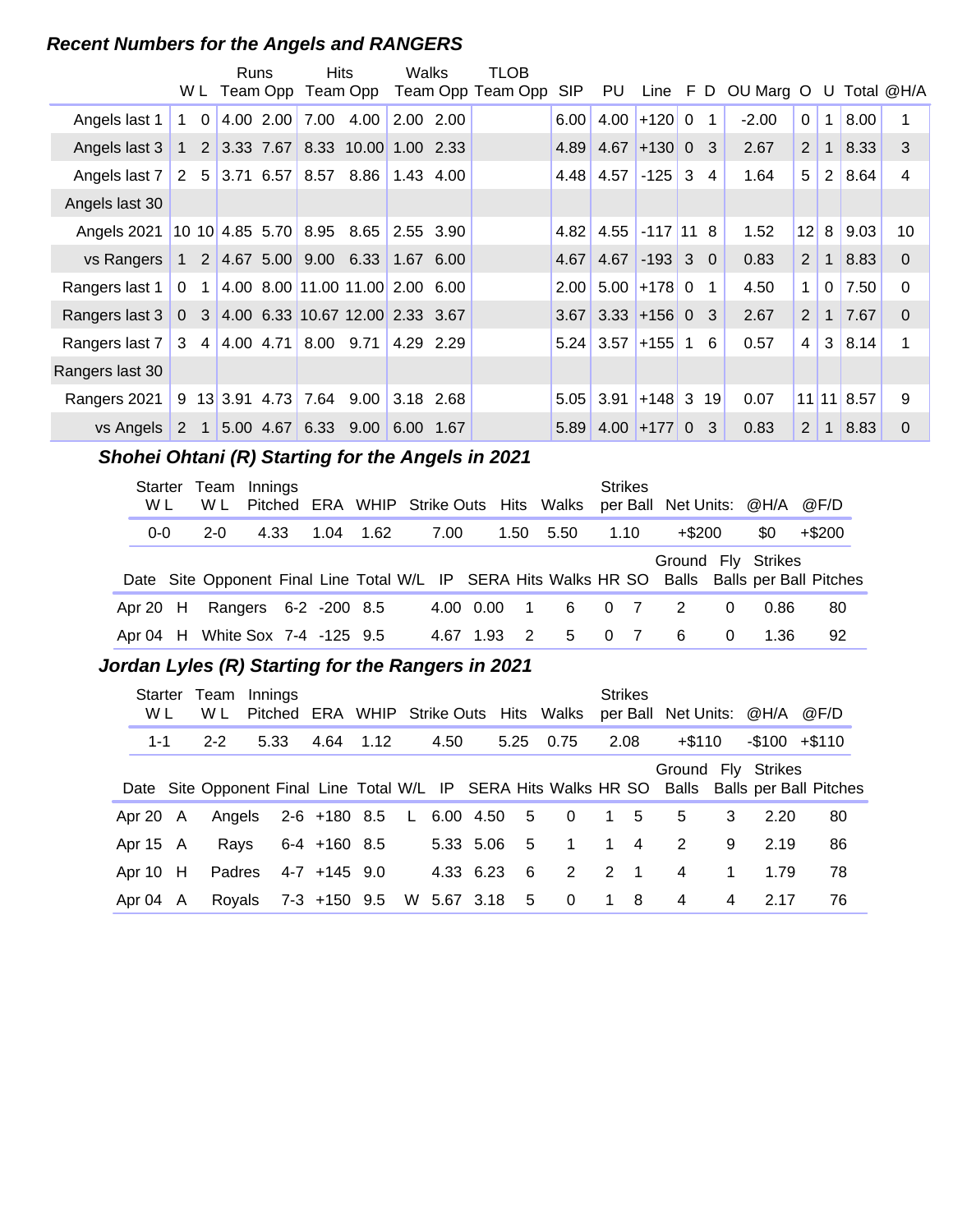#### **Recent Numbers for the Mariners and ASTROS**

|                  |             |                         | Runs | Hits                                                                          | Walks | TLOB                                    |      |                                   |                  |                |                                 |             |                        |           |          |
|------------------|-------------|-------------------------|------|-------------------------------------------------------------------------------|-------|-----------------------------------------|------|-----------------------------------|------------------|----------------|---------------------------------|-------------|------------------------|-----------|----------|
|                  |             |                         |      |                                                                               |       | W L Team Opp Team Opp Team Opp Team Opp | SIP  | PU                                |                  |                | Line F D OU Marg O U Total @H/A |             |                        |           |          |
| Mariners last 1  | $\Omega$    | $\overline{\mathbf{1}}$ |      | $3.00$ 5.00 6.00 5.00 1.00 7.00                                               |       |                                         | 0.33 | 4.00                              | $+175$ 0         | $\overline{1}$ | $-0.50$                         | $\Omega$    | $\mathbf 1$            | 8.50      |          |
| Mariners last 3  |             |                         |      | 1 2 5.33 4.33 9.00 7.33 3.33 3.67                                             |       |                                         |      | $4.00$ 3.33 + 162 0 3             |                  |                | 0.83                            | 2 1         |                        | 8.83      | 3        |
| Mariners last 7  |             |                         |      | 4 3 4.86 3.14 5.86 5.43 3.71 3.43                                             |       |                                         |      | $4.81 \mid 4.29 \mid +158 \mid 0$ |                  | 7              | $-0.71$                         | 3           |                        | 3 8.71    | 4        |
| Mariners last 30 |             |                         |      |                                                                               |       |                                         |      |                                   |                  |                |                                 |             |                        |           |          |
| Mariners 2021    | 139         |                         |      | $ 4.41 \t4.23 \t6.82 \t7.05 \t3.32 \t3.64$                                    |       |                                         | 4.95 |                                   | $4.00$ +135 2 19 |                | 0.50                            |             |                        | 12 9 8.14 | 11       |
| vs Astros        | $2 \quad 1$ |                         |      | $ 4.33 \t2.67 \t6.67 \t6.00 \t3.33 \t2.00$                                    |       |                                         | 5.67 |                                   | $4.33$ +112 0 3  |                | $-1.33$                         | $\mathbf 1$ | $\left  \cdot \right $ | 8.33      | $\Omega$ |
| Astros last 1    | $\Omega$    | $\overline{1}$          |      | $\vert 2.00 \vert 4.00 \vert 4.00 \vert 7.00 \vert 2.00 \vert 2.00$           |       |                                         | 6.00 | 3.00                              | $-130$ 1         | 0              | $-2.00$                         | $\Omega$    | l 1                    | 8.00      | 1        |
| Astros last 3    | 2 1         |                         |      | 17.67 3.33 10.00 8.33 2.33 1.00                                               |       |                                         |      | $4.44$ 2.67 - 140 3 0             |                  |                | 2.67                            | 2           |                        | 8.33      | 3        |
| Astros last 7    |             |                         |      | 3 4 5.43 4.43 7.71 8.14 2.57 2.57                                             |       |                                         |      | 4.76 3.71                         | $-130$ 7         | $\Omega$       | 0.79                            | 3           | 3                      | 9.07      | 4        |
| Astros last 30   |             |                         |      |                                                                               |       |                                         |      |                                   |                  |                |                                 |             |                        |           |          |
| Astros 2021      |             |                         |      | 10 11 5.14 4.29 8.76 7.81 2.95 3.10                                           |       |                                         | 4.95 | 4.05                              | $-135$ 16 3      |                | 0.57                            |             |                        | 12 8 8.86 | 10       |
| vs Mariners      |             |                         |      | $1 \quad 2 \quad 2.67 \quad 4.33 \quad 6.00 \quad 6.67 \quad 2.00 \quad 3.33$ |       |                                         | 6.00 | $4.33 - 122 - 3 = 0$              |                  |                | $-1.33$                         | 1           | $\blacksquare$         | 8.33      | $\Omega$ |

## **..........Justus Sheffield (L) Starting for the Mariners in 2021**

| W L      | Starter Team Innings<br>W L       |      |           |              |             |          | Pitched ERA WHIP Strike Outs Hits Walks  | <b>Strikes</b> | per Ball Net Units: @H/A |          |                    | @F/D                                                                                          |
|----------|-----------------------------------|------|-----------|--------------|-------------|----------|------------------------------------------|----------------|--------------------------|----------|--------------------|-----------------------------------------------------------------------------------------------|
| 1-1      | $2 - 1$                           | 5.56 | 4.86 1.32 |              | 5.33        |          | 5.00 2.33                                | 1.58           | +\$205                   |          | $+\$130$ $+\$205$  |                                                                                               |
|          |                                   |      |           |              |             |          |                                          |                |                          |          | Ground Fly Strikes | Date Site Opponent Final Line Total W/L IP SERA Hits Walks HR SO Balls Balls per Ball Pitches |
| Apr 19 H |                                   |      |           |              |             |          | Dodgers 4-3 +175 8.0 W 5.67 4.76 4 3 1 6 |                | 4                        | 4        | 1.94               | 94                                                                                            |
| Apr 13 A | Orioles                           |      |           | 4-3 +130 6.5 | 6.00 3.00 3 |          | $2^{\circ}$                              | 1 5            | 7                        | 3        | 1.41               | 77                                                                                            |
|          | Apr 05 H White Sox 0-6 +115 8.0 L |      |           |              | 5.00 7.20   | $\sim$ 8 | 2                                        | 1 5            | 7                        | $\Omega$ | 1.42               | 92                                                                                            |

#### **..........Jose Urquidy (R) Starting for the Astros in 2021**

| <b>Starter</b><br>W L | Team<br>W L                                | Innings |      |           |           |                |                   |                | <b>Strikes</b> |                         |                | Pitched ERA WHIP Strike Outs Hits Walks per Ball Net Units: @H/A @F/D |                                                                                               |
|-----------------------|--------------------------------------------|---------|------|-----------|-----------|----------------|-------------------|----------------|----------------|-------------------------|----------------|-----------------------------------------------------------------------|-----------------------------------------------------------------------------------------------|
| $0 - 2$               | 1-3                                        |         | 5.25 | 5.14 1.38 | 5.00      |                | 5.50 1.75         |                | 1.95           | -\$310                  |                | -\$155 -\$410                                                         |                                                                                               |
|                       |                                            |         |      |           |           |                |                   |                |                |                         |                | Ground Fly Strikes                                                    | Date Site Opponent Final Line Total W/L IP SERA Hits Walks HR SO Balls Balls per Ball Pitches |
|                       | Apr 21 A Rockies 3-6 -140 10.0 L 5.00 7.20 |         |      |           |           |                | 6 3 1 1           |                |                | $\overline{4}$          | $\overline{7}$ | 1.67                                                                  | 88                                                                                            |
|                       | Apr 16 A Mariners 5-6 -115 8.0             |         |      |           |           |                | 5.67 3.18 5 2 0 7 |                |                | $1 \quad 3$             |                | 1.73                                                                  | 90                                                                                            |
|                       | Apr 10 H Athletics 3-7 -155 9.5 L          |         |      |           | 6.00 6.00 | $\overline{7}$ | $\overline{0}$    | $1 \quad 7$    |                | $\overline{4}$          | $\mathbf{1}$   | 2.88                                                                  | 93                                                                                            |
|                       | Apr 04 A Athletics 9-2 -102 8.5            |         |      |           | 4.33 4.15 | $\overline{4}$ | 2                 | 0 <sub>5</sub> |                | $\overline{\mathbf{3}}$ | 3              | 1.81                                                                  | 101                                                                                           |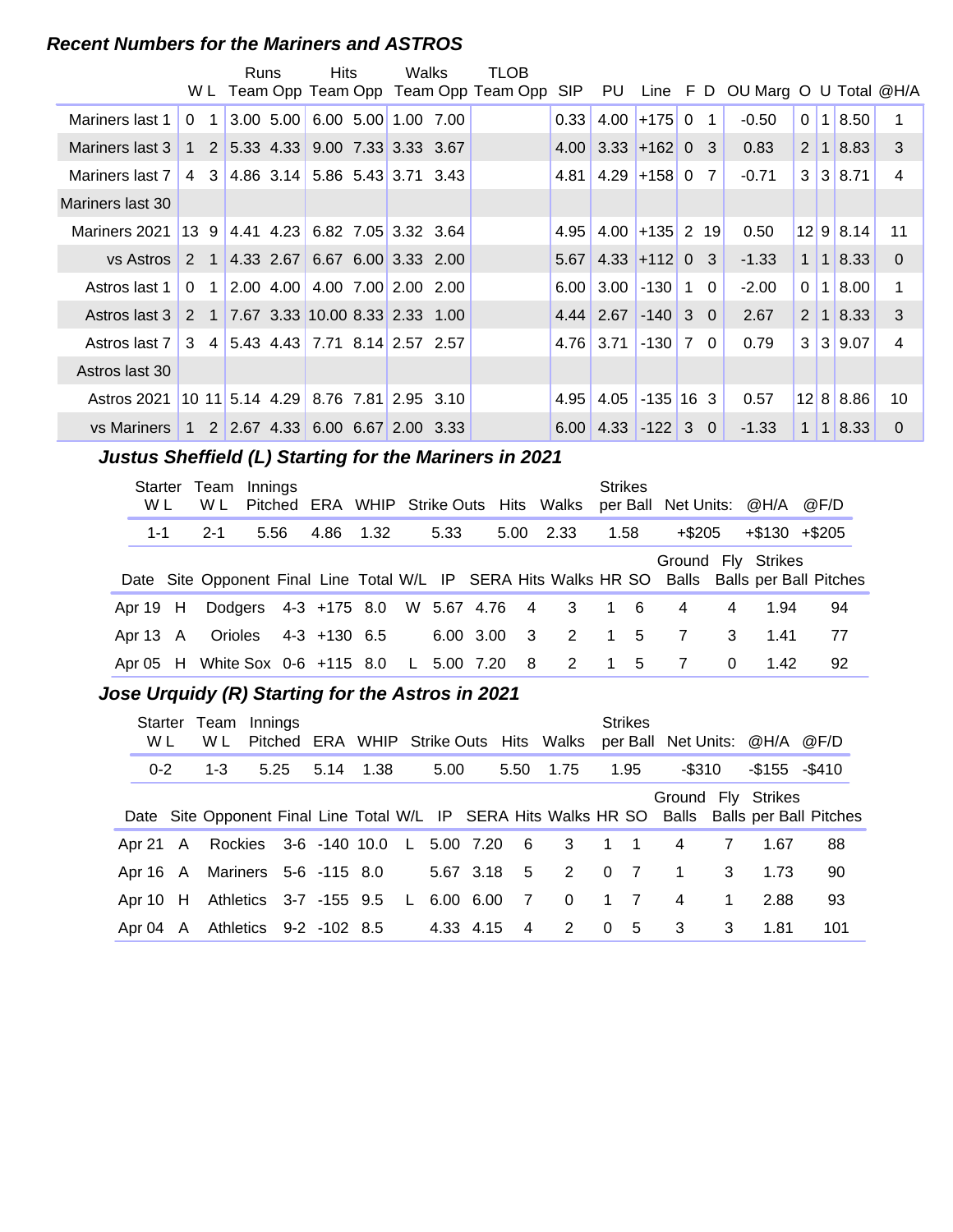#### **Recent Numbers for the Rockies and GIANTS**

|                                              |             |           | Runs | <b>Hits</b>                          | Walks | TLOB                                    |      |                             |            |             |                |                                        |                |             |                      |                 |
|----------------------------------------------|-------------|-----------|------|--------------------------------------|-------|-----------------------------------------|------|-----------------------------|------------|-------------|----------------|----------------------------------------|----------------|-------------|----------------------|-----------------|
|                                              |             |           |      |                                      |       | W L Team Opp Team Opp Team Opp Team Opp |      |                             |            |             |                | SIP PU Line F D OU Marg O U Total @H/A |                |             |                      |                 |
| Rockies last 1                               | $\mathbf 1$ | $\Omega$  |      | $12.00$ 2.00 16.00 7.00 5.00 2.00    |       |                                         | 6.00 | 4.00                        | $-120$     | $\mathbf 1$ | $\mathbf{0}$   | 2.50                                   | 1 <sup>1</sup> | $\Omega$    | 11.50                | $\Omega$        |
| Rockies last 3                               |             |           |      | 2 1 7.33 4.33 11.67 9.00 2.67 3.67   |       |                                         |      | $5.67$ 4.67 + 109 2 1       |            |             |                | 1.00                                   |                |             | 2 1 1 1 0.67         | $\Omega$        |
| Rockies last 7                               |             | $5\quad2$ |      | 6.00 3.14 9.43 6.57 2.57 2.71        |       |                                         |      | $6.10$ 3.86 + 118 2 5       |            |             |                | $-1.07$                                | 3 <sup>1</sup> |             | 4 10.21              | $\mathbf{0}$    |
| Rockies last 30                              |             |           |      |                                      |       |                                         |      |                             |            |             |                |                                        |                |             |                      |                 |
| Rockies 2021                                 |             |           |      | 8 13 4.76 4.48 8.05 8.24 2.43 4.10   |       |                                         |      | $5.40$ 4.38 + 160 4 16      |            |             |                | $-0.62$                                |                |             | 7 13 9.86            | 6               |
| vs Giants                                    |             |           |      | $0$ 3 1.33 3.67 7.00 6.00 2.67 6.00  |       |                                         |      | $5.67$ 4.67 + 142 0 3       |            |             |                | $-3.17$                                |                |             | $0 \mid 3 \mid 8.17$ | 3               |
| Giants last 1                                |             | 1 0       |      | 4.00 3.00 7.00 8.00 3.00 3.00        |       |                                         |      | $7.00$ 3.00 -170 1 0        |            |             |                | $-1.00$                                | 0 <sup>1</sup> | 1           | 8.00                 | 1               |
| Giants last 3                                |             |           |      | 2 1 3.67 3.67 6.67 5.67 3.67 2.00    |       |                                         |      | $7.33$ 3.00 $-149$ 3 0      |            |             |                | 0.00                                   | 1 <sup>1</sup> | $\mathbf 1$ | 7.33                 | 3               |
| Giants last 7                                |             |           |      | 5 2 4.43 3.43 7.71 6.71 2.71 2.86    |       |                                         |      | $5.86$   4.14   -123        |            |             | 5 <sub>2</sub> | $-0.07$                                |                |             | $3 \mid 3 \mid 7.93$ | $\overline{4}$  |
| Giants last 30                               |             |           |      |                                      |       |                                         |      |                             |            |             |                |                                        |                |             |                      |                 |
| Giants 2021                                  |             |           |      | $14$ 8 3.64 3.18 6.95 6.77 3.23 2.86 |       |                                         |      | $5.80$   4.50   -108   12 9 |            |             |                | $-1.27$                                |                |             | 7 14 8.09            | 10 <sup>°</sup> |
| vs Rockies 3 0 3.67 1.33 6.00 7.00 6.00 2.67 |             |           |      |                                      |       |                                         |      | 6.56 3.67                   | $-153$ 3 0 |             |                | $-3.17$                                | 0              |             | $3 \mid 8.17$        | 3               |

## **..........Austin Gomber (L) Starting for the Rockies in 2021**

| Starter<br>W L | Team<br>W L | Innings                           |                             |           |               |           |                |             |                | <b>Strikes</b> |                            |   | Pitched ERA WHIP Strike Outs Hits Walks per Ball Net Units: @H/A @F/D |                                                                                               |
|----------------|-------------|-----------------------------------|-----------------------------|-----------|---------------|-----------|----------------|-------------|----------------|----------------|----------------------------|---|-----------------------------------------------------------------------|-----------------------------------------------------------------------------------------------|
| $1 - 2$        | $1 - 3$     | 5.33                              |                             | 3.38 1.17 | 5.00          |           | 2.50           | 3.75        |                | 1.76           | $-$170$                    |   | $-$200 - $170$                                                        |                                                                                               |
|                |             |                                   |                             |           |               |           |                |             |                |                |                            |   | Ground Fly Strikes                                                    | Date Site Opponent Final Line Total W/L IP SERA Hits Walks HR SO Balls Balls per Ball Pitches |
| Apr 21 $H$     | Astros      |                                   | 6-3 +130 10.0 W 6.00 3.00 2 |           |               |           |                | 2 1 6       |                |                | 3                          | 5 | 2.24                                                                  | 81                                                                                            |
| Apr 15 A       |             | Dodgers 5-7 +250 8.0              |                             |           |               | 6.00 4.50 | - 6            | 2 1 7       |                |                | 4                          | 4 | 2.28                                                                  | 95                                                                                            |
| Apr 09 A       | Giants      |                                   | 1-3 +150 8.5                |           | $L$ 6.33 2.84 |           | $\overline{1}$ | $4 \quad$   | $\overline{0}$ | - 5            | 10                         | 4 | 1.74                                                                  | 104                                                                                           |
| Apr 04 H       |             | Dodgers 2-4 +220 12.0 L 3.00 3.00 |                             |           |               |           |                | $1 \quad 7$ |                | $0\quad 2$     | $\overline{\phantom{a}}$ 3 | 3 | 1.03                                                                  | 73                                                                                            |

#### **..........Anthony DeSclafani (R) Starting for the Giants in 2021**

| Starter<br>W L | Team<br>W L | Innings |                                  |      |             |           |                 | Pitched ERA WHIP Strike Outs Hits Walks |                | <b>Strikes</b> | per Ball Net Units: @H/A |                |                    | @F/D                                                                                          |
|----------------|-------------|---------|----------------------------------|------|-------------|-----------|-----------------|-----------------------------------------|----------------|----------------|--------------------------|----------------|--------------------|-----------------------------------------------------------------------------------------------|
| $1 - 0$        | $2 - 2$     | 5.25    | 2.14                             | 1.19 | 5.25        |           | 4.75            | 1.50                                    |                | 1.79           | $+\$10$                  |                | $+\$100$           | -\$30                                                                                         |
|                |             |         |                                  |      |             |           |                 |                                         |                |                |                          |                | Ground Fly Strikes | Date Site Opponent Final Line Total W/L IP SERA Hits Walks HR SO Balls Balls per Ball Pitches |
| Apr 21 A       |             |         | Phillies 5-6 +110 8.0            |      | 4.00 6.75 5 |           |                 | 2                                       |                | $1\quad 5$     | 6                        | $\mathbf{1}$   | 1.83               | 68                                                                                            |
| Apr $16$ A     | Marlins     |         | 1-4 -130 8.5                     |      | 6.00 1.50   |           | $\overline{4}$  | $\Omega$                                | $\mathbf 1$    | $\overline{4}$ | 8                        | $\overline{4}$ | 2.22               | 87                                                                                            |
| Apr 11 H       |             |         | Rockies 4-0 -125 7.5 W 6.00 0.00 |      |             |           | $6\overline{6}$ | $\mathbf{1}$                            | 0 <sub>8</sub> |                | 6                        | 3              | 2.13               | 94                                                                                            |
| Apr 05 A       |             |         | Padres 3-2 +140 8.5              |      |             | 5.00 1.80 | $\overline{4}$  | 3                                       | $\Omega$       | -4             | $\overline{7}$           | 3              | 1.21               | 86                                                                                            |